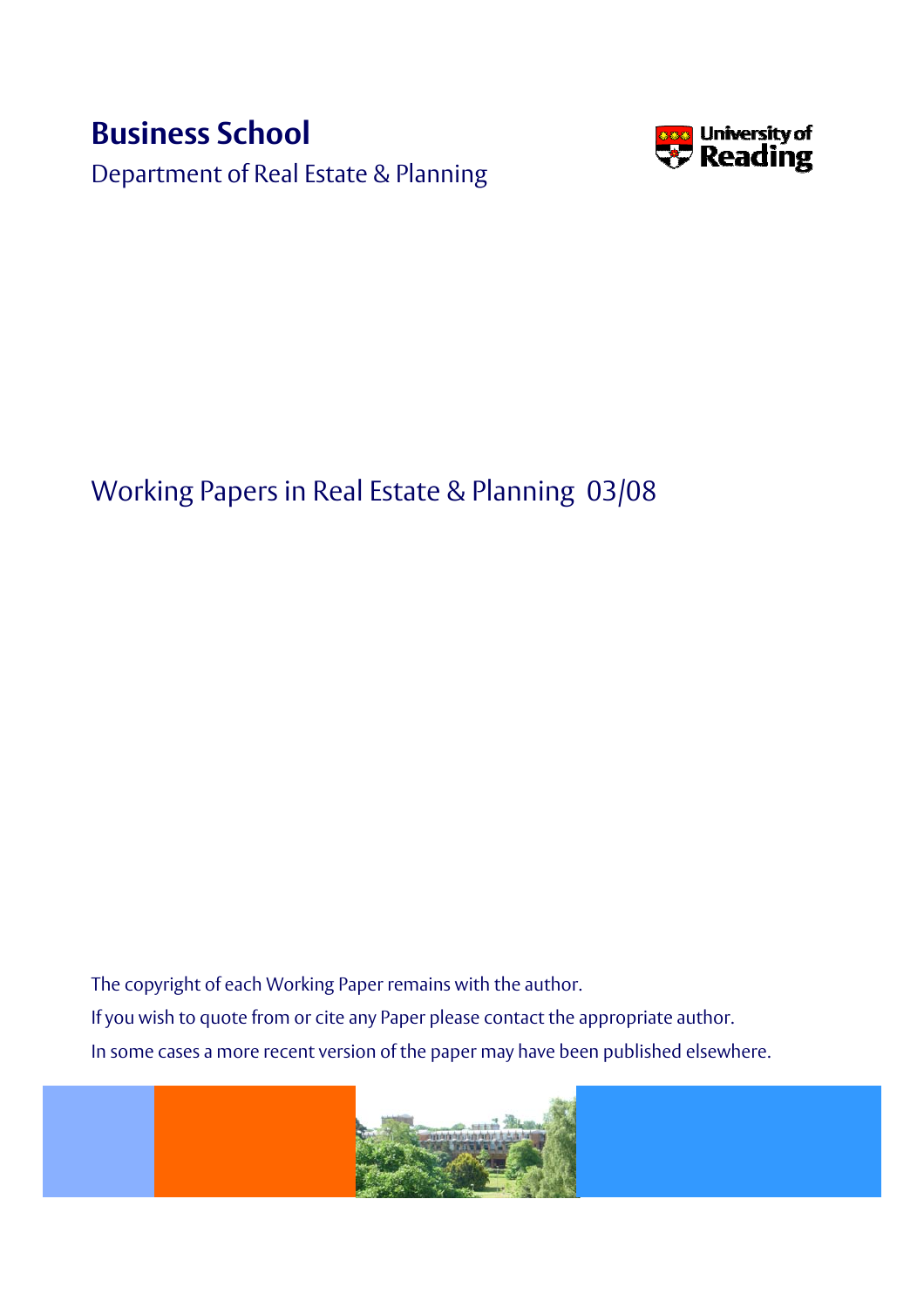Paper Prepared for the European Real Estate Society Conference Krakow, June 2008

> Colin Lizieri Professor of Real Estate Finance Real Estate & Planning University of Reading Business School Whiteknights, Reading, RG6 6AW, UK

e-mail c.m.lizieri@reading.ac.uk

Version of 16<sup>th</sup> June 2008 Please check with author to see if a later version is available

Key words: *international financial centres, office markets, systemic risk, ownership* 

## **Abstract:**

*Despite continuing developments in information technology and the growing economic significance of the emerging Eastern European, South American and Asian economies, international financial activity remains strongly concentrated in a relatively small number of international financial centres. That concentration of financial activity requires a critical mass of office occupation and creates demand for high specification, high cost space. The demand for that space is increasingly linked to the fortunes of global capital markets. That linkage has been emphasised by developments in real estate markets, notably the development of global real estate investment, innovation in property investment vehicles and the growth of debt securitisation. The resultant interlinking of occupier, asset, debt and development markets within and across global financial centres is a source of potential volatility and risk. The paper sets out a broad conceptual model of the linkages and their implications for systemic market risk and presents preliminary empirical results that provide support for the model proposed.*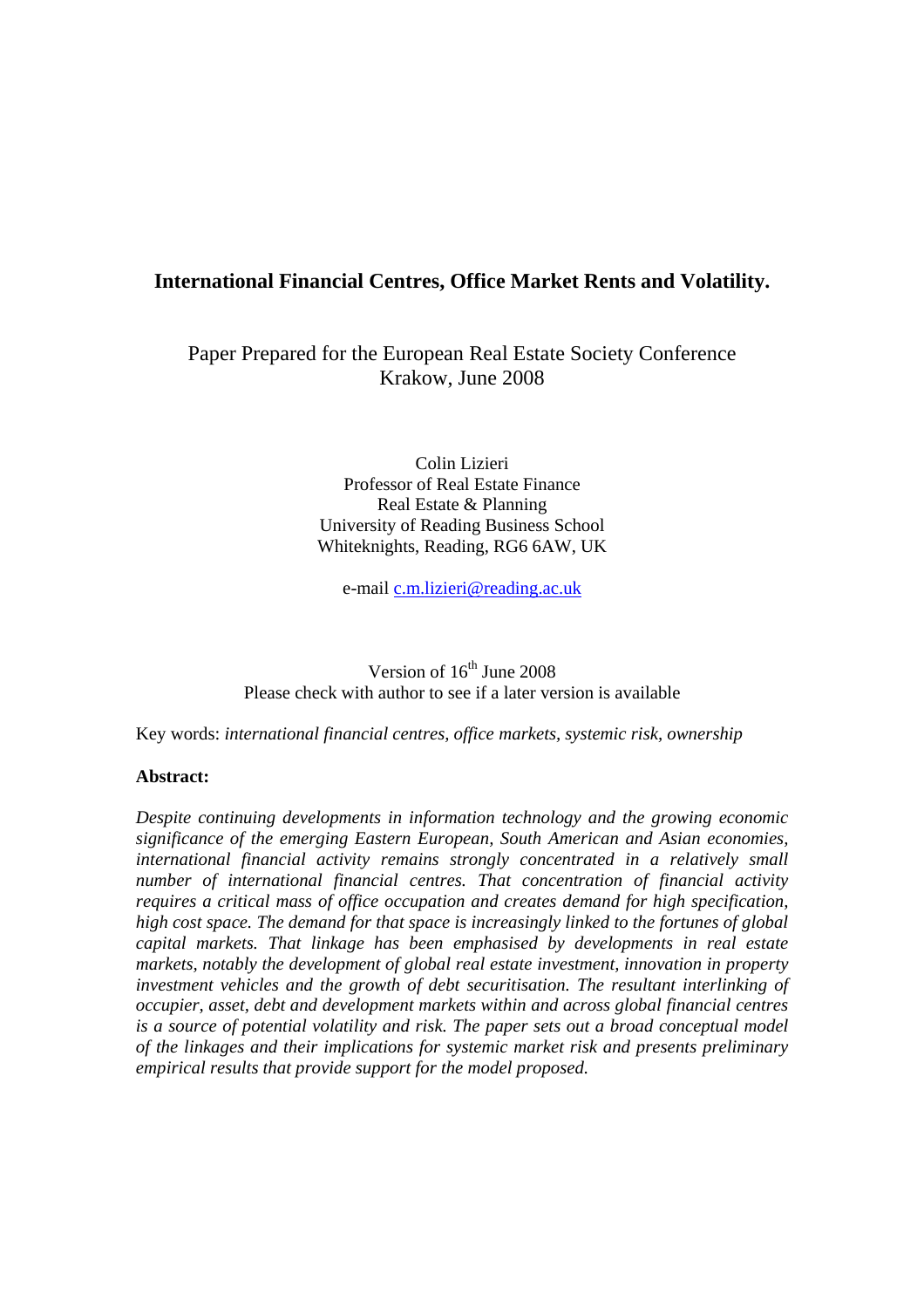#### *1*. *Introduction*

This paper explores the relationship between the evolution of major international financial centres (IFCs) as part of the global capital market system, the development of office markets in those cities, real estate investment in those markets and the patterns of risk and return. Each of these aspects has, individually, been the subject of considerable research from a variety of academic traditions. Here, rather than focusing on one aspect of the relationship and conducting micro-analysis, an attempt is made to set out the interconnections between the location of financial activity, the processes operating in office markets and the volatility of real estate returns. The intention is to create a schematic model of risk in IFC office markets that can act as a springboard for subsequent empirical work.

The essential thesis examined here starts from the increasing spatial clustering of global financial business. The concentration of financial activity in a small number of major cities, acting as the coordinating centres for an interlinked international financial system has been accompanied by a redevelopment of the core office markets of those cities and a growing functional specialisation of activity in those offices as high-order financial services and the business and professional service firms that supply them have tended to drive out other users. A consequence of this process has been an interlocking of occupation, ownership and finance: firms that occupy space are the same firms that acquire offices as an investment asset (directly and indirectly) and who provide finance and funding for the creation of new office space. This interlocking creates greater potential volatility in office markets increasing the amplitude of upswings and downswings. Shocks in international financial markets are transmitted to occupier, investment and property debt markets and can reinforce any tendency to cyclical behaviour. A number of more recent trends have tended to reinforce this potential volatility: notably the growing globalisation of ownership of real estate and innovation in real estate investment vehicles and debt markets which has fragmented ownership without necessarily diversifying away risk at the overall market level.

This underlying idea was sketched out in Lizieri & Finlay (1995) and in Lizieri, Baum & Scott (2000) and is present to an extent in Leitner (1994) and Fainstein (1993). However, subsequent research seems to have veered away from an holistic focus on urban development, driven by the apparently increasing gulf between urban social science approaches and real estate economics. In particular, the cultural turn in urban geography and urban social science has seen a drift away from critical empirical work to a focus on the symbolic and political implications of urban form and a mode of analysis which produces opaque, esoteric work that is inaccessible to outsiders. Much of the work seems to have moved very far away from the policy-driven critical urban social science that underpinned the development of the world cities literature and the analyses of urban development processes in the 1980s and early 1990s. From this perspective, traditional urban economic approaches are dismissed for economism and reductionism, generally using a caricature of economic research. In terms of method, the cultural turn has brought an emphasis on textual analysis and small scale interview work, and a focus on individuals with a rejection of aggregate level analysis.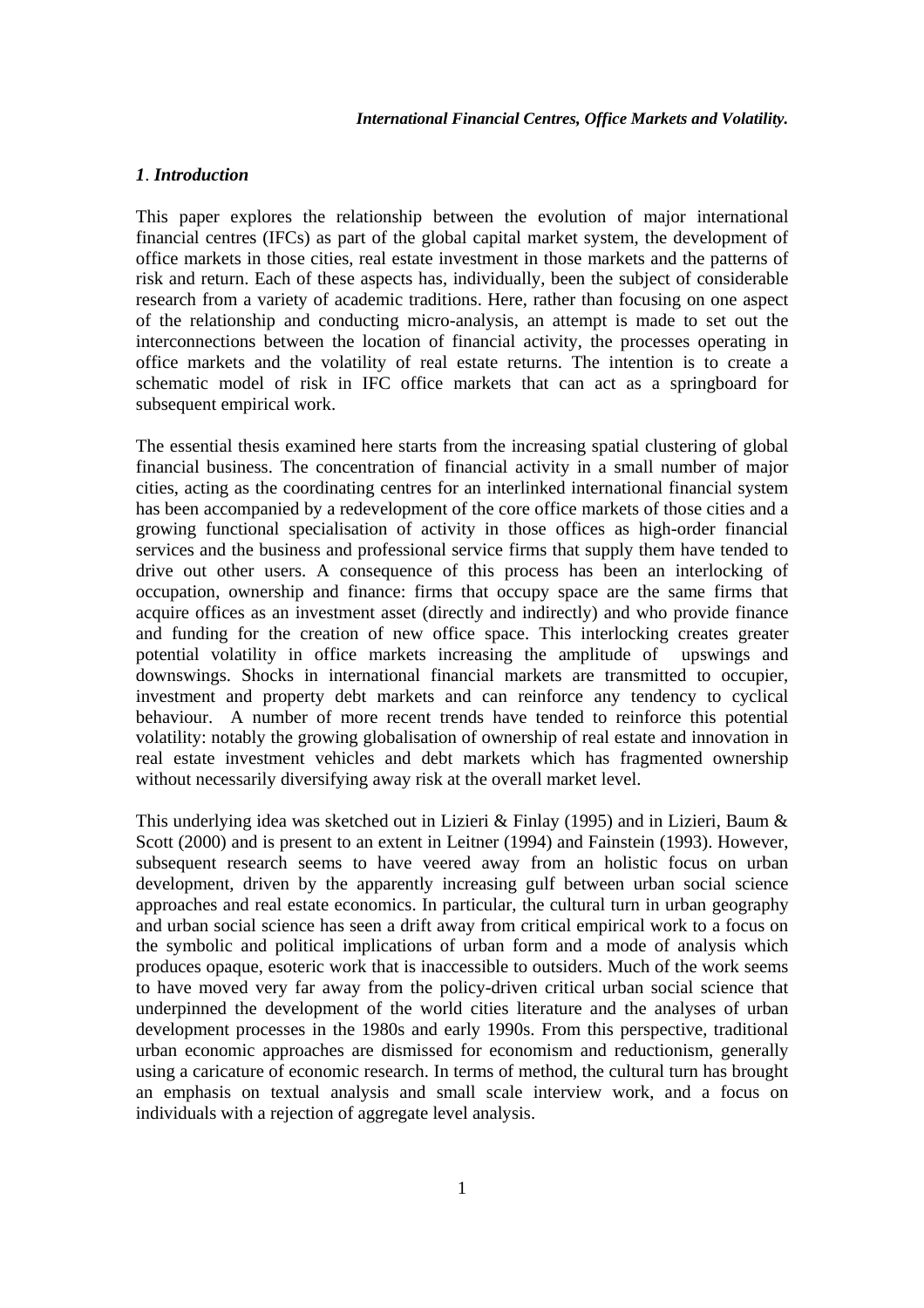From real estate economics, the drive to more advanced quantitative techniques has led to a focus on public real estate company returns. A number of papers have examined global or regional integration issues: papers by Eichholtz and co-workers (e.g. Eichholtz *et al.*, 1998), Quann & Titman (1999), Ling and Naranjo (2002), Bond *et al.* (2003), McAllister & Lizieri (2006) for example. Results typically show the existence of a global real estate factor, some convergence, but less integration than national equity indices. Investment in REITs and property companies is, in the long run, a real estate investment, but the results of such analyses tell us little about actual investment in real estate and the extent to which building performance is affected by global rather than local and national factors. As an example, Bardham *et al.* (2008) explicitly examine real estate securities to test for the implications of global financial integration, using an "openness" variable, which is shown to be significant. The paper, published in *Real Estate Economics,* reports results from a variety of panel regressions. The *highest* adjusted  $R^2$  was 0.11 which, even given the panel nature of the analysis, calls into question the economic (if not the statistical) significance of the global integration result.

Comparative research on direct private markets is less common, hampered by data availability (with short time series at low frequency and with definitional differences hampering quantitative analysis). Exceptions include Goetzmann & Wachter (1996, 2001) and Case *et al.* (1999) although, revealingly, those much cited papers have not been published in a journal. More general work on global property cycles includes Renaud (1997) and Herring & Wachter (1999). Another strand of literature using international data is work on international portfolio diversification (for reviews, see Sirmans & Worzala, 2003; Hoesli & Lizieri, 2007). The decade has also seen further sophistication in the modelling of office market processes in individual cities but that, too, is reaching a point where sophistication is becoming the enemy of understanding. There have been comparatively few cross-national return or rent models and those that have typically rely on aggregate macro-economic demand variables to explain variation.

This paper does not attempt to conduct detailed econometric or statistical analysis of office market performance in international financial centres. However, in contrast to some recent urban literature, it does not seek to deny the relevance and over-riding importance of the economic in determining both global and local outcomes and of an analytic, empirical approach. Rather, it seeks to set out a framework for understanding that market performance, based both on the development of global capital markets and on micro-level research into the functioning of office markets, backed, where feasible, with empirical evidence. The paper starts with a discussion of the development of international financial centres, then considers office market processes within those IFCs. Next, we consider the impact of innovation in investment vehicles and in patterns of ownership on those processes and on volatility and risk. Section five presents some preliminary empirical findings. Finally potential research and policy directions are discussed.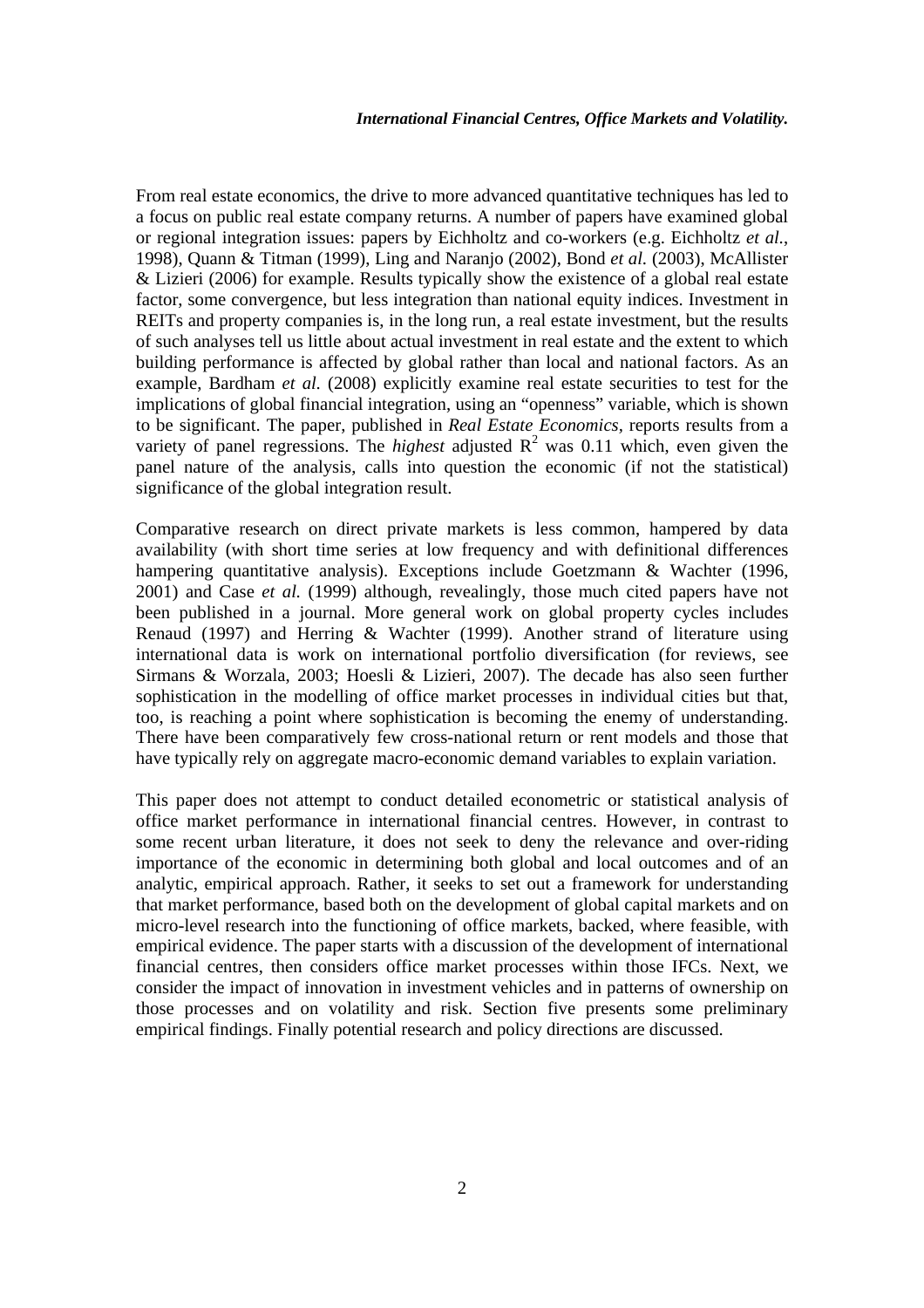#### *2. International Financial Centres*

Since the 1980s, a body of work has attempted to map and explain the development of a global urban hierarchy and the key role of a limited number of key cities in coordinating and controlling an international network of flows of capital, goods and workers: world or global cities (Friedman, 1986, Sassen, 1991). A key function of world cities is to act as a centre for financial activity. But what makes a city a financial centre, rather than a centre for the provision of services, part of which are financial? Kindelberger provides an early but comprehensive definition of the attributes and functions of a financial centre:

*Financial centers are needed not only to balance through time the savings and investments of individual entrepreneurs and to transfer financial capital from savers to investors, but also to effect payments and to transfer savings between places. Banking and financial centers perform a medium of exchange functions and an inter-spatial store-of-value function. Single payments between separate points in a country are made most efficiently through a center and both seasonal and long-run surpluses and deficits of financial services and bested matched in a center. Furthermore, the specialized functions of international payments and foreign lending or borrowing are typically best performed at one central place that is also [in most instances] the specialized center for domestic interregional payments.* [Kindelberger, 1974, p6.]

Further, what makes a financial centre an "*international*" financial centre? Reed (1980) argued that international centres just evolve from, and extend, national financial centres as finance becomes more global in nature. An international financial centre (IFC) will have a greater concentration of cross-border activity than a domestic financial centre, but it is not clear where the boundary lies or whether it is the scale or the proportion of international activity that is critical (for example Tokyo in the modern era, or New York historically were dominated by domestic transactions and capital). It is possible to identify IFC indicators and attributes: global ranking in financial activities, headquarters of major multinational financial firms, the presence of foreign financial services firms in the city. Research, though, generally leave the definition open and focuses on the activities and characteristics of the leading cities of finance, judged by activity levels: a financial hierarchy to mirror the world urban hierarchy. A starting point for analysis, then, is a consideration of the extent to which financial activity is concentrated in cities.

The figures below provide a brief illustration of the extent to which financial activity is concentrated in a small number of centres. 85% of foreign exchange activity takes place in just ten centres. London and New York alone have a share in excess of 50% of trades. The top ten centres have a 63% market share of over the counter derivatives trades – with the top ten being the same as for forex transactions. The top ten countries captured a near 80% share of international debt issuance in 2007, with 60% of issuance in just five countries – with only the US likely to have activity significantly spread over more than one centre. Other measures of concentration tell very much the same story: global financial activity is heavily concentrated in a small number of cities, with the same cities dominating market share. Some cities have niche dominance in particular activities (Zurich, Geneva, Chicago being examples), others (London, New York) are highly ranked in most business areas.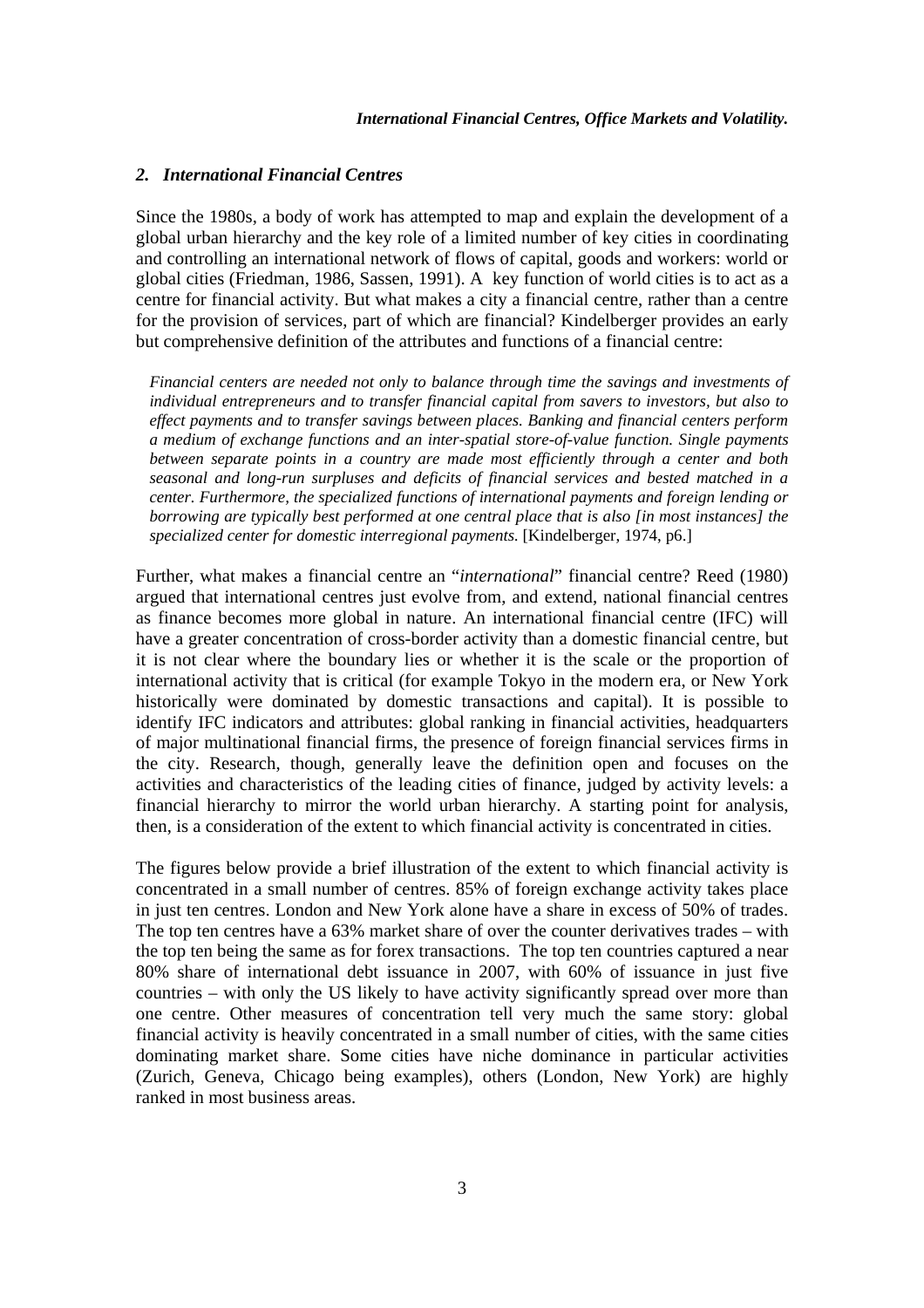

Figure 1: Foreign Exchange Activity by Volume, 2007

# Figure 2: Over The Counter Derivatives Trading, Volume, 2007



*Source: Adapted from BIS (2007)* 

*Source: Adapted from BIS (2007)*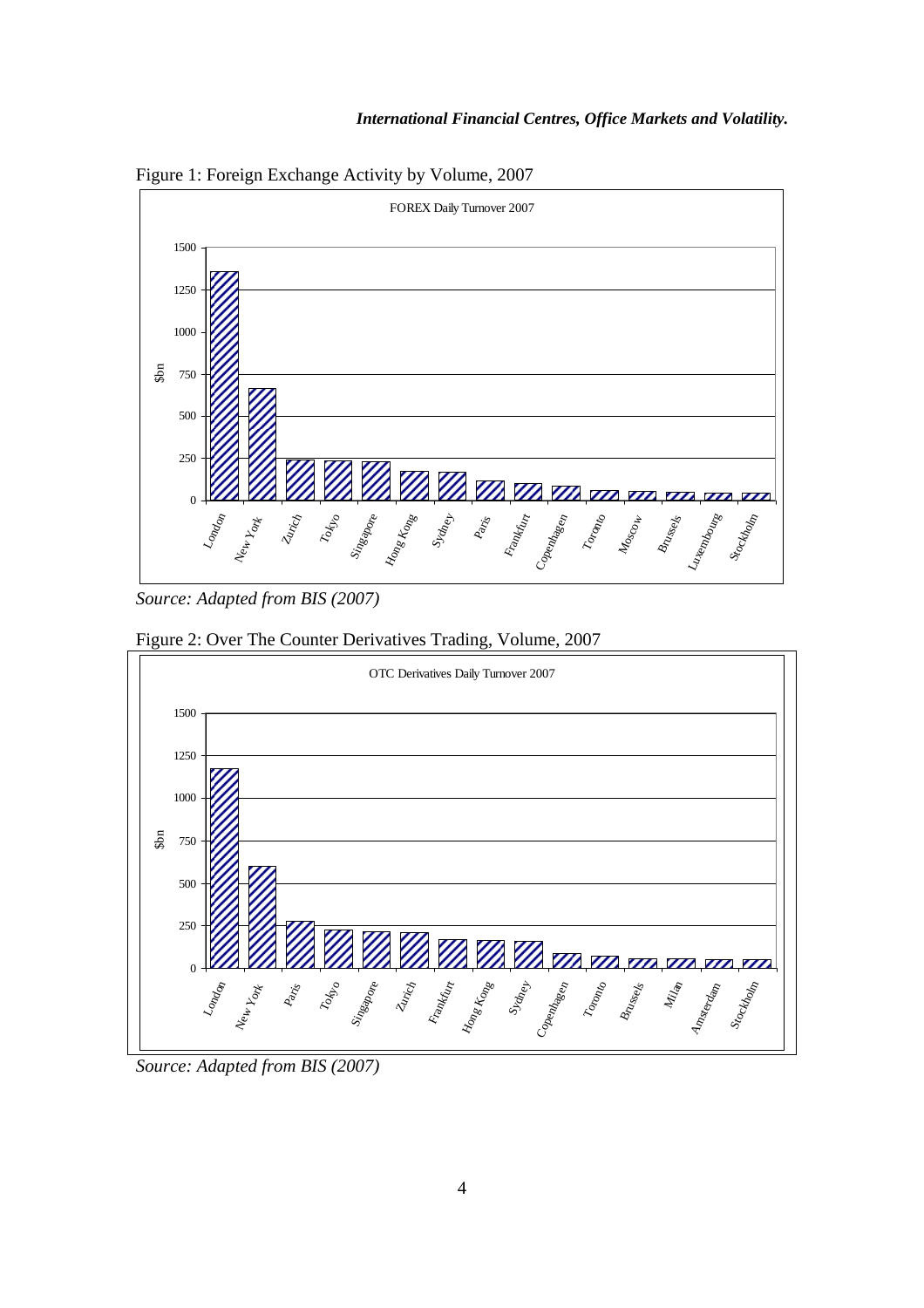

Figure 3: Concentration: International Debt Issuance 1987-2007

*Source: Adapted from BIS (2008)* 

Every researcher provides their own list of which are the leading cities, the rankings varying slightly, depending on the criteria used and datasets employed. Those based on survey work may carry cultural or linguistic biases. As a useful basis, Figure 4 shows the rankings of financial centres produced by Z/Yen using their "Global Competitiveness" index which weights together quantitative indicators of market share, market qualities (labour market, infrastructure, available services) and market openness (transparency, regulatory and tax structure etc.) with survey data on competitiveness as a business location<sup>1</sup>. The list contains few surprises. Paris is not ranked in the top ten (it is  $14<sup>th</sup>$  in their list) and the inclusion of both Swiss centres (reflecting their private fund management status) may be unexpected. Tokyo – in the world city literature regularly placed alongside London and New York (and sometimes Paris) as one of the dominant true global centres - is ranked tenth, reflecting concerns about its openness to foreign businesses operating there and the continuing aftermath of the bursting of the Japanese asset price and economic bubble in the 1990s. The full list of financial centres includes offshore centres (Hamilton, Bermuda, for example) whose significance greatly exceeds their size or prominence as cities, and emerging centres such as those of the United Arab Emirates.

<sup>&</sup>lt;sup>1</sup> It should be noted that the survey was commissioned by the Corporation of London and Z/Yen are London based.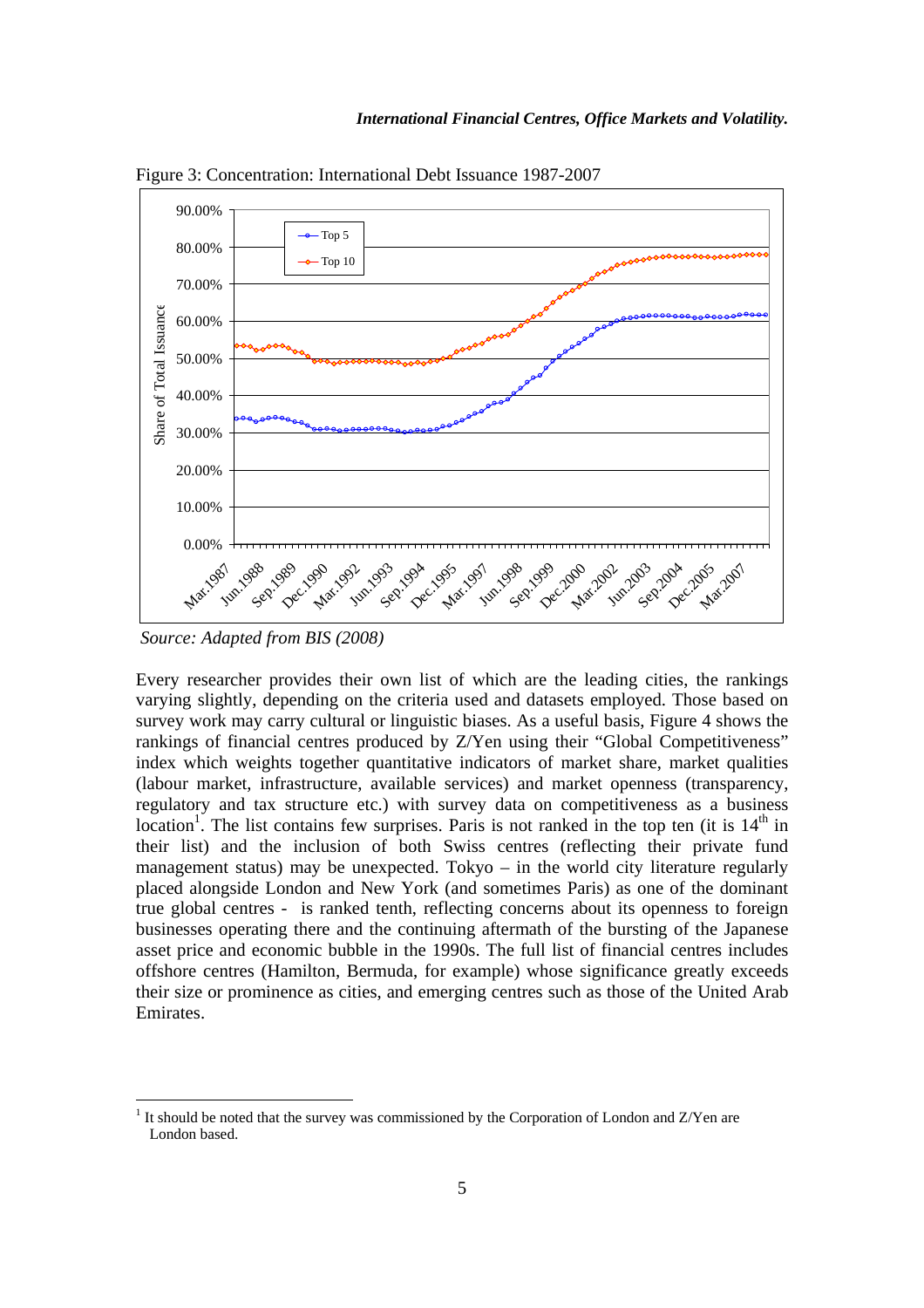| <b>Financial Centre</b> | Index | Financial       | Index |
|-------------------------|-------|-----------------|-------|
|                         | 2007  | Centre          | 2008  |
| 1. London               | 806   | 1. London       | 795   |
| New York<br>2.          | 787   | New York<br>2.  | 786   |
| Hong Kong<br>3.         | 697   | Hong Kong<br>3. | 695   |
| Singapore<br>4.         | 673   | 4. Singapore    | 675   |
| Zurich<br>5.            | 666   | 5. Zurich       | 665   |
| Frankfurt<br>6.         | 649   | Frankfurt<br>6. | 642   |
| 7.<br>Geneva            | 645   | Geneva<br>7.    | 640   |
| 8.<br>Chicago           | 639   | 8.<br>Chicago   | 637   |
| 9. Sydney               | 636   | Tokyo<br>9.     | 628   |
| 10. Tokyo               | 625   | 10. Sydney      | 621   |

Figure 4: Global Financial Centre Competitiveness Index

*Source: Z/Yen (2007)*

In examining trading figures for equity, bond and derivatives trading, however, it is perhaps simplistic to equate activity with the city location of the exchange. Electronic trading platforms mean that trading activity can be taking place remotely; the removal of barriers to capital flows from the 1980s onwards means that the beneficial ownership of the equities and bonds and the interest in the derivatives trades may be widely dispersed. As will be explored, there remain significant geographical factors in trading: but equally a Paris derivatives trader may be dealing in Australian stock index futures on behalf of a Middle Eastern client with her middle office based in London handling the transaction and settlement process. There has been growing concern from regulators about the existence of "dark pools": private automated crossing systems and trading platforms that match buyers and sellers without publishing bid-offer prices. These allow institutional investors to trade large blocks of stock between each other without causing pricing effects and with anonymity. It was estimated that in the first half of 2007 as much as 10- 20% of all trades of NYSE securities were through such dark pools although presumably such estimates are speculative. This sense of global dislocation is reinforced by the growing trend for mergers, acquisitions and strategic alliances in securities and derivatives exchanges, creating global trading platforms with ownership spread across IFCs. Such global activity includes the networks themselves: for example, the FLAG fibre optic cable network linking the US to Europe and onto the Middle East and South East Asia is owned by Mumbai-based Reliance, while VNSL is owned by the Tata group.

One critical question posed by the growing reliance on information technology and on virtual connections is what relevance does location have in a world of electronic capital flows? If information can be obtained readily anywhere in the world, if trades can be made anywhere in the world, why pay for expensive CBD office accommodation? Evidence of decentralisation of financial activity away from traditional downtown areas – notably from Wall Street – seemed to give credence to such a view. The observed impact of technology on financial activity, in fact, seems rather different. While the technology means that work can be anywhere, it must be *somewhere*. The location, then, will depend upon other factors associated with efficiency and profitability. For high-level financial services, the essential inputs are human capital – skilled labour – and information.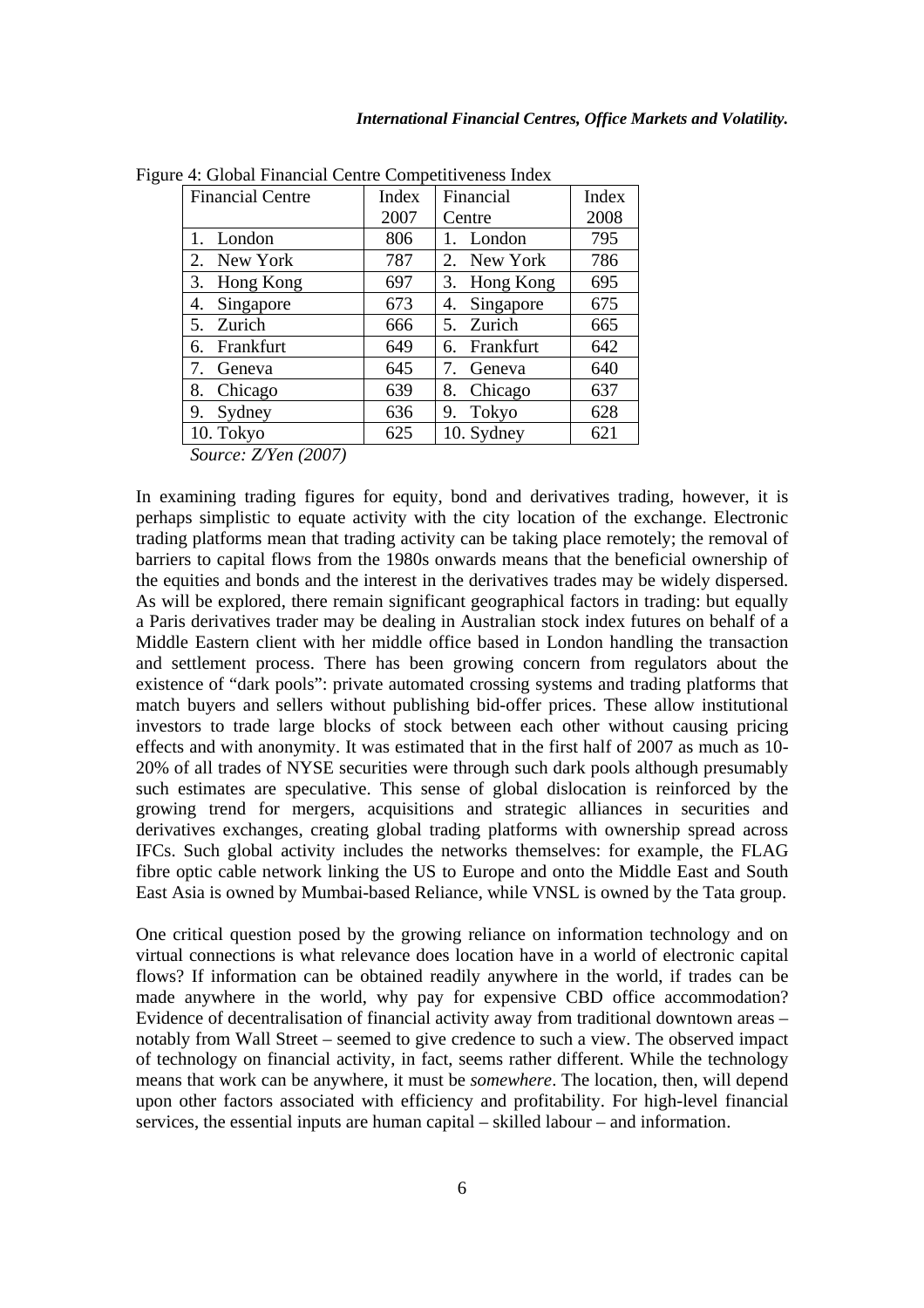This implies not decentralisation but concentration. Economies of scale, agglomeration economies, information economies, the presence of customers, clients and competitors pull activity to a small number of key locations. How important are face-to-face communications in a digital world? Firms can communicate via telephone, fax, email and increasingly, more advanced digital formats that would seem to reduce the importance of direct contacts and geographical proximity. As Ganesan *et al.* (2005) note, the idea that shared relational ties and norms of trust and reciprocity foster knowledge transfer, which, in turn, provides economic advantage for communication; that face-to-face communication is the optimal way of acquiring knowledge; and that the most valuable knowledge is tacit and not codified. For product development, creativity and innovation are vital – and the type of knowledge required here is more likely to be tacit.

It is important here to distinguish between retail and wholesale activity and between high volume, low margin and low volume, high margin activities. Retail activity may be less likely to concentrate since it relies on customer knowledge, tastes, preferences and local marketing. It is also cost-sensitive and, hence, may be displaced from major centres. The majority of call centres are, of course, for retail financial services. High volume, commoditised, wholesale activities include settlement, clearing and certain forms of trading. The tasks may be relatively standardised, are less reliant on information exchange and innovation, and generate lower profits. As a result, there may be pressure for these activities to decentralise, to seek lower cost locations.

By contrast, high value added, low volume business - corporate finance, fund management, raising capital, mergers and acquisitions, for example – rely both on information (from customers, rivals, parallel business and suppliers) and on close client contact. This leads to greater concentration, a concentration further fuelled by the need to access skilled labour. For such activities, as Gehrig (1998) has observed, information from IT sources and from face-to-face contacts are complements, not substitutes. Lombard Street Research points to the relative increase in earnings in the City of London as evidence for this "upgrading" of activity. Just as manufacturing, printing, publishing and non-financial office activities were pushed away from the City in earlier phases, so retail finance and commoditised, high-volume activities are being pushed away now. This change brings, in turn, a change in the nature of office requirements and shifts in the required space per worker that counterbalances the office intensification brought by new working practices.

In discussing the development of international financial centres, some sense of history is necessary. In the "new international finance system" literature, an impression is given that global links and networks of interconnected cities are new phenomena, with the development of the Eurodollar markets and the breakdown of the Bretton Woods agreement seen as the watershed and progress in information technologies as the engine of change. This is far from true and, for all the discussions of the decline of Genoa or of Amsterdam, the striking feature of any history of the development of financial centres is continuity, not change (see for example Cassis, 2006, for a comprehensive review). Cassis's work reveals the strong linkages between the banking and finance centres of cities in the eighteenth and nineteenth centuries, the extent of international financial trade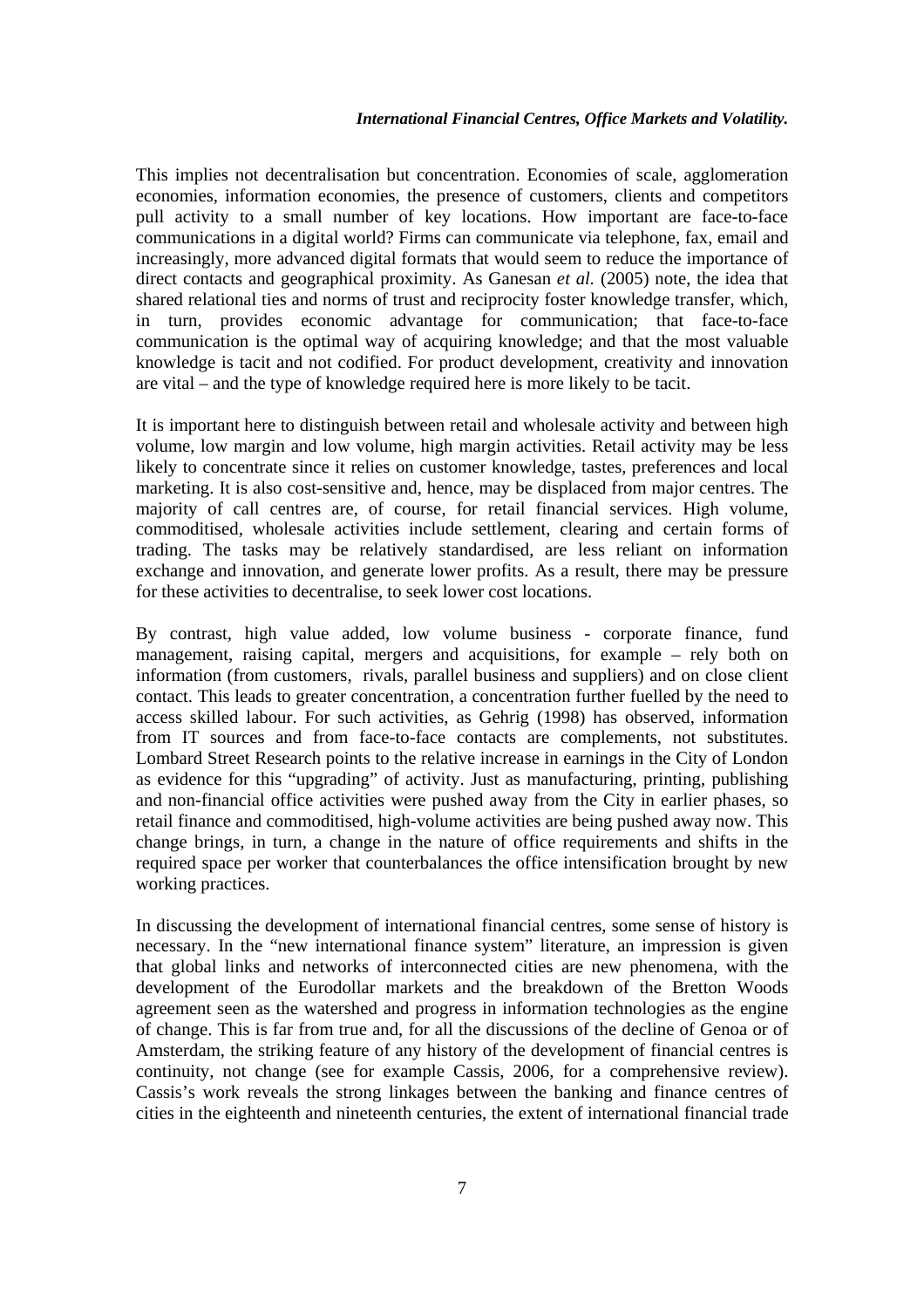(for example, the simultaneous placement of government and private debt securities on multiple markets) and the search for international arbitrage opportunities. There are striking resonances of more recent events: the 1890 Barings Crisis which created a liquidity crisis in London with contagion effects around the world coming from problems with its Argentinean land bonds, secured on mortgages that ceased to perform and used as collateral for lending activity.

In part, though, this is a European (and, increasingly, an American) history, with Asian centres either playing a domestic role or connected to the Western economies through imperial linkages (see Reed, 1980 for an early analysis of the evolution of Asian financial centres). Thus Japan remained closed to trade until the development of the Treaty Ports from 1859. Nonetheless, much Asian development relied on Western finance. For example, the development of the Chinese railway system was driven by bonds and loans raised and sold in European markets, secured on, *inter alia,* customs and other tax income, denominated in gold, silver, sterling, francs and yen. Loans were often raised through syndication by banks from different nations, with HSBC, Barings and Deutsche Asiatische Bank prominent. The emergence of the "new" international finance system from the 1960s, then, really marks more of a return to the eighteenth and nineteenth century structure, albeit a return that has been greatly facilitated by technology and the evolution of developed economies. Even here, it is worth recalling that commercial telegraph services were available from the 1830s, the first trans-Atlantic cable was laid in 1850 and, by the 1870s, there were cable links from Britain to India and onto Australia. Commercial tickertape for stock prices was available from the 1860s. Technological developments are thus more a question of scale (bandwidth, speed and reliability) than a radical break from the past.

The continuing dominant role played by a small number of cities in the global financial system – international financial centres – then, can be attributed to an historically contingent and path-dependent process linked to geo-political and economic factors. The ability of a city to compete for a large share of international financial market activity can be related to scale – the depth and breadth of its capital and labour markets – and to diversity in the range of specialist financial services and associated advanced producer services present in a city. The key role played by knowledge spillovers, by the development of trust relationships and by innovation limits the impact of developments in information technology and telematics in reducing the importance of geography.

Economic analysis of the competitiveness of IFCs has largely ignored real estate as an issue, beyond occasional use of indicators of total occupation cost. Real estate is seen as a derived demand that will appear in response to the needs of financial services firms. In the urban social science literature, real estate plays a larger role: as part of the physical and symbolic restructuring of the city, to make concrete its new role in global capital markets. But to some extent, the real estate market in IFCs must have a direct role to play in creating and preserving financial advantage. The quantity and quality of the existing office stock and the market's ability to produce new stock appropriate for global financial firms forms part of the attributes of an IFC and cannot simply be assumed away.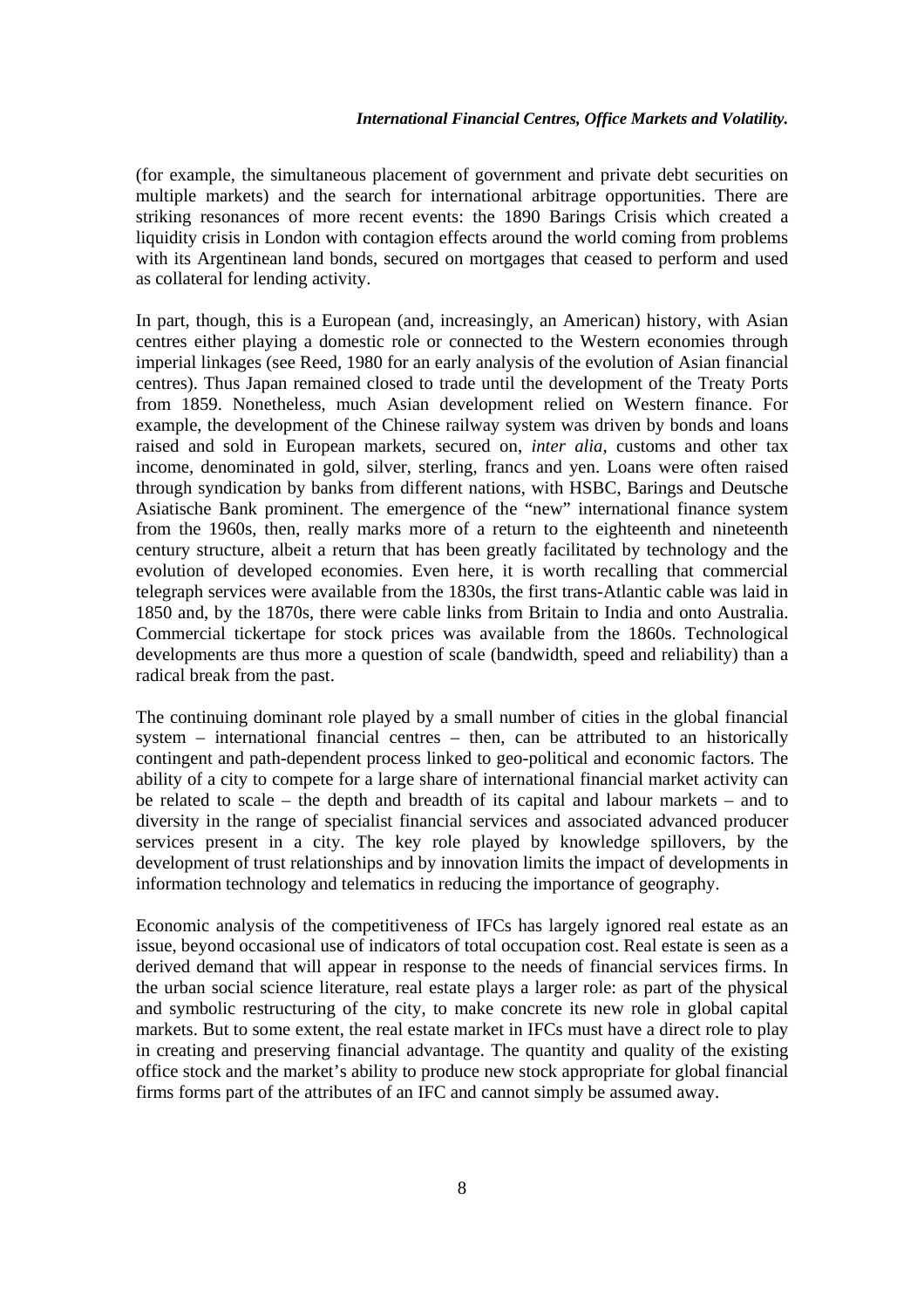### *3. Real Estate in IFCs*

Economic analysis of office markets has developed considerably and the connection between the occupier, investment and development markets is recognised in dynamic implementations of models of property market systems such as DiPasquale and Wheaton's (1992) four quadrant model. In these models, demand for space as a factor of production translates into occupational demand; rents result from the interplay of supply and demand. Investors acquire property assets, discounting future rental income at a risk adjusted rate to produce a capital value; supply of space is driven by the relationship between the price of space in the asset market and the cost of producing that space. While this describes an equilibrium, no serious model denies adjustment processes that result from demand fluctuations and short-term inelasticity of supply<sup>2</sup>. With a positive demand shock and fixed supply, real rents in the market may rise above their equilibrium level due to "excess" demand, while a negative demand shock may result in vacancies rising above their natural level, driving rents down. In the longer term, however, supply will adjust to the changes in demand.



Figure 5 Financial Services Employment in the City of London

*Source: Adapted from GLA* 

Figure 5 shows the growth in financial and business service employment in the City of London from 1971 to 2007. Trend growth is around 1% per annum, but that trend is masked by fluctuations, with periods of rapid growth followed by sharp declines. Supply should broadly match that trend growth – but must also replace stock that has reached the end of its economic life. Thus, taking a fairly standard estimate of the depreciation rate of around 2.5%, one might expect stock to increase at around 3.5% per annum to account for growth in demand and obsolescence. Over the last thirty years, the average floorspace

<sup>2</sup> For example Wheaton (1987), Wheaton *et al.* (1997), Hendershott *et al.* (1999), Hendershott *et al.* (2002), Barras (2005)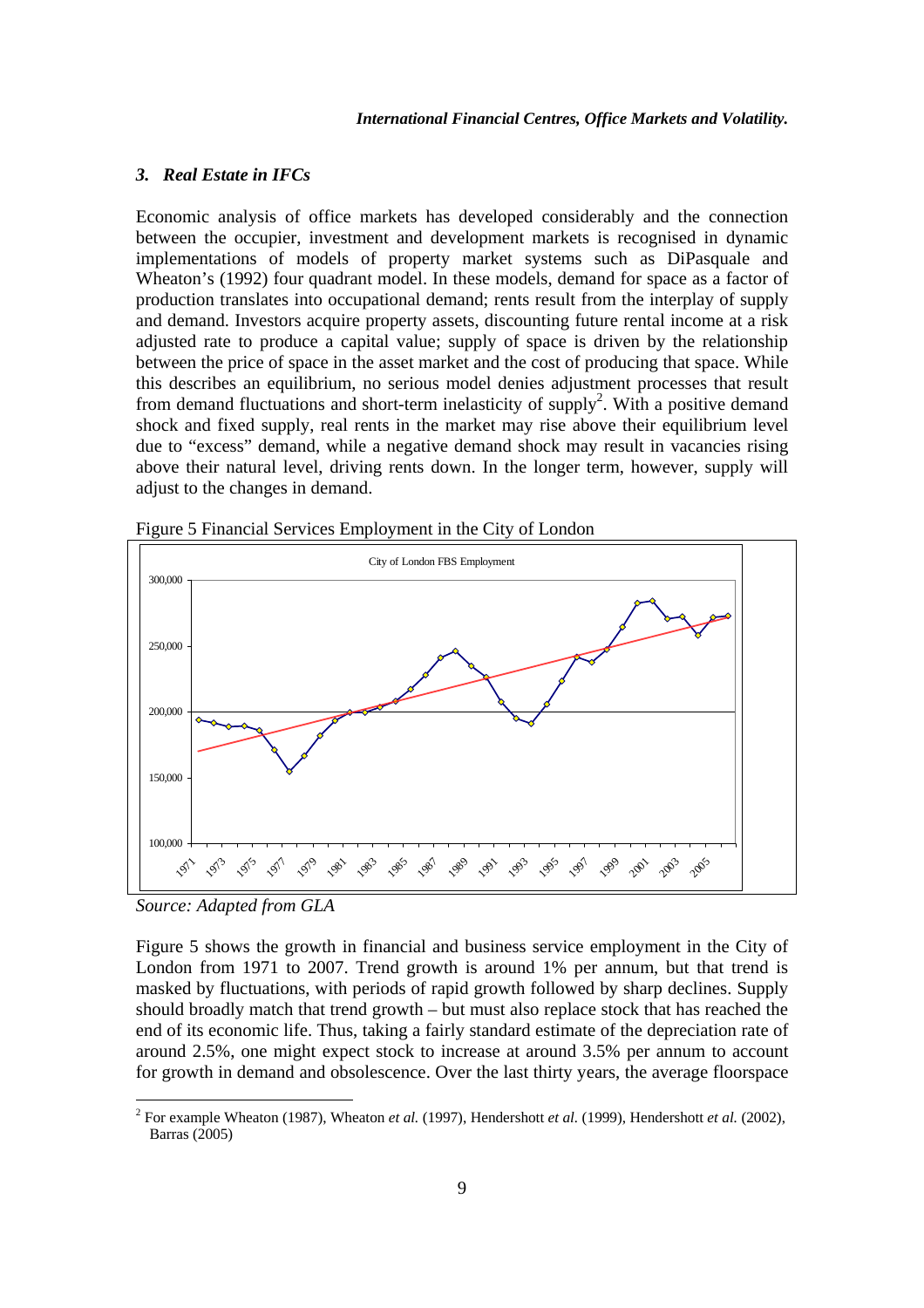completed in the City of London as a percentage of the existing stock is, indeed, around 3.5%. However, as Figure 6 makes clear, there is no smooth supply of space but rather periods of intense building activity surrounded by periods of inactivity. Moreover, construction starts appear to *lag* real increases in rent. If the fluctuations in demand allied to short term inelasticity in supply might be expected to produce rental fluctuations, this pronounced building 'cycle' is likely to result in extreme swings in rents and capital values in office markets. The alternating pattern of high and low construction, with concomitant fluctuations in rents and prices, is observed in history (as in Hoyt's (1933) classic *One Hundred Years of Land Values in Chicago,* and in the office markets of world cities and financial centres in the modern era. Moreover, the boom-bust cycles appear increasingly coordinated across many major cities.



Figure 6: Office Construction and Real Rents

*Source: Author, from Corporation of London, CBRE, ONS.* 

The behaviour of developers (and those that finance development) in overbuilding and in building beyond rental peaks has been taken as evidence that office market models that implicitly assume rational behaviour must be invalid. If developer responses do not conform to an efficient market model, then, by implication, behavioural and institutional approaches analysing individual actors within the development process may offer a richer explanatory framework. Much of the urban social science literature on the redevelopment and restructuring of world cities has been in this critical, institutional vein, with a strong focus on the role of individuals in shaping urban outcomes. The best research (for example Fainstein, 1994) remains aware of the structural economic forces that shape cities and that produce similar outcomes in markets with very different institutional structures (in her case, London and New York). Other research lionises or, more usually, demonises the developer and the coalitions and networks around the development industry, with outcomes resulting somehow from animal spirits.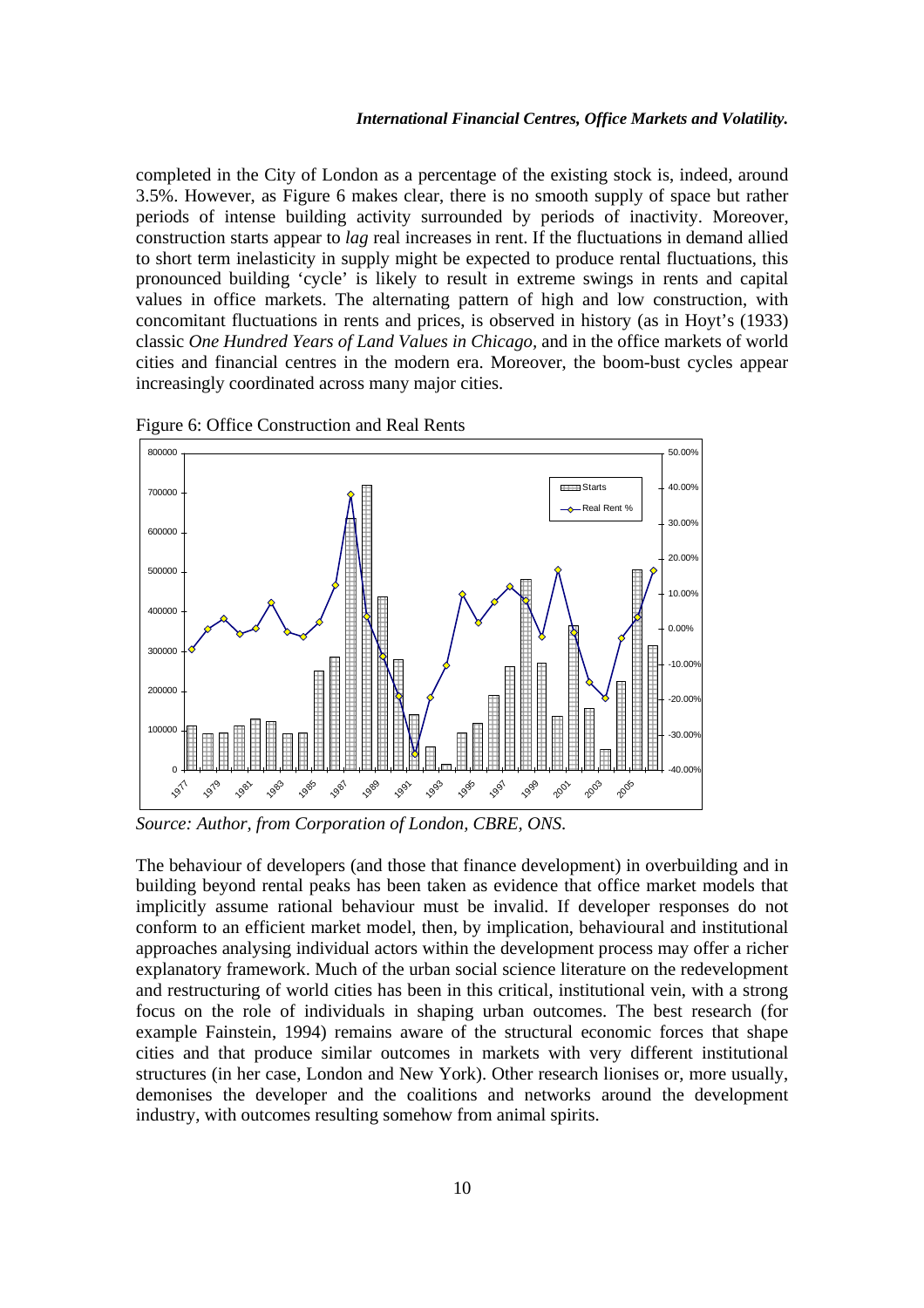However, it is not necessary to assume irrational developer behaviour in order to generate development cycles. A developing body of work seeks to combine real options models and game theory to explain the behaviour of economic agents in the development process. These models focus on the decisions of individual actors – generally the developer – when faced with future uncertainty and volatility. The aggregation of those individual decisions and the strategies that they adopt produce a model for how markets behave which can be mapped onto observed empirical outcomes. Again, necessarily, such models take the overall economic and political environment as a given but provide a much more nuanced and complex explanatory framework for developer behaviour. The essential element of a real option is that it is irreversible. A developer owns a site in a city. She can develop (or redevelop) now – but she has the option to wait. Given that she faces uncertainty – as to the length of the construction period and the costs of construction but, most critically, about the rental and capital values that will be achievable on completion and on the length of time taken to find a buyer. That uncertainty gives the option to wait a positive value. Once the decision to develop is taken, it cannot be reversed<sup>3</sup>.

For an individual (monopolistic) firm, this means that the present value of the completed development must exceed the costs by a factor equivalent to the option value of waiting. For a competitive market with free entry, uncertainty and irreversibility increases the costs of investing relative to not investing so, once again, developers demand higher current price to long run average cost ratios to justify development, and must account for competitor behaviour. A number of implications follow from this. The first is that development starts are likely to be bunched – developers do not develop until the threshold prices that overcome the cost of building *and* the value of waiting are reached, but then rush to develop in the face of competition and new entrants. Second, adjustment processes are likely to be asymmetric – for example, negative demand shocks will decrease rents and prices (since there is no supply side adjustment), but positive demand shocks shift the supply curve, albeit with a  $\overline{lag}^4$ . Third, these tendencies will be more pronounced in volatile markets. Sivitanidou and Sivitanides provide some empirical support for these ideas for US office markets, although they note that economic fundamentals dominate the option effects in the majority of cities.

Perhaps the most complete formulation of a game theoretic approach is set out in Grenadier (1996)*.* Grenadier sets out to explain why development appears to be clustered and why developers appear to develop into recessions, in the face of declining occupational demand and building values. His model seeks to understand developer behaviour when faced with competition from other developers and lags in delivering space to the market given the time taken to construct. A developer may own an existing building that is generating rent. S/he has the option to redevelop the building incurring costs and loss of rental income but generating potentially higher rents on completion.

<sup>&</sup>lt;sup>3</sup> In practice, since development is a lengthy process split into stages, a developer has a series of options. In recessions, a development may be mothballed, with construction costs saved, awaiting a more favourable economic environment. The developer may have used debt, has maintenance and security expenditure and faces property taxes, and has to remain solvent while awaiting an upturn, so this is no costless option. 4

<sup>&</sup>lt;sup>4</sup> In the longer term, stock *can* be withdrawn, through change of use, abandonment or demolition.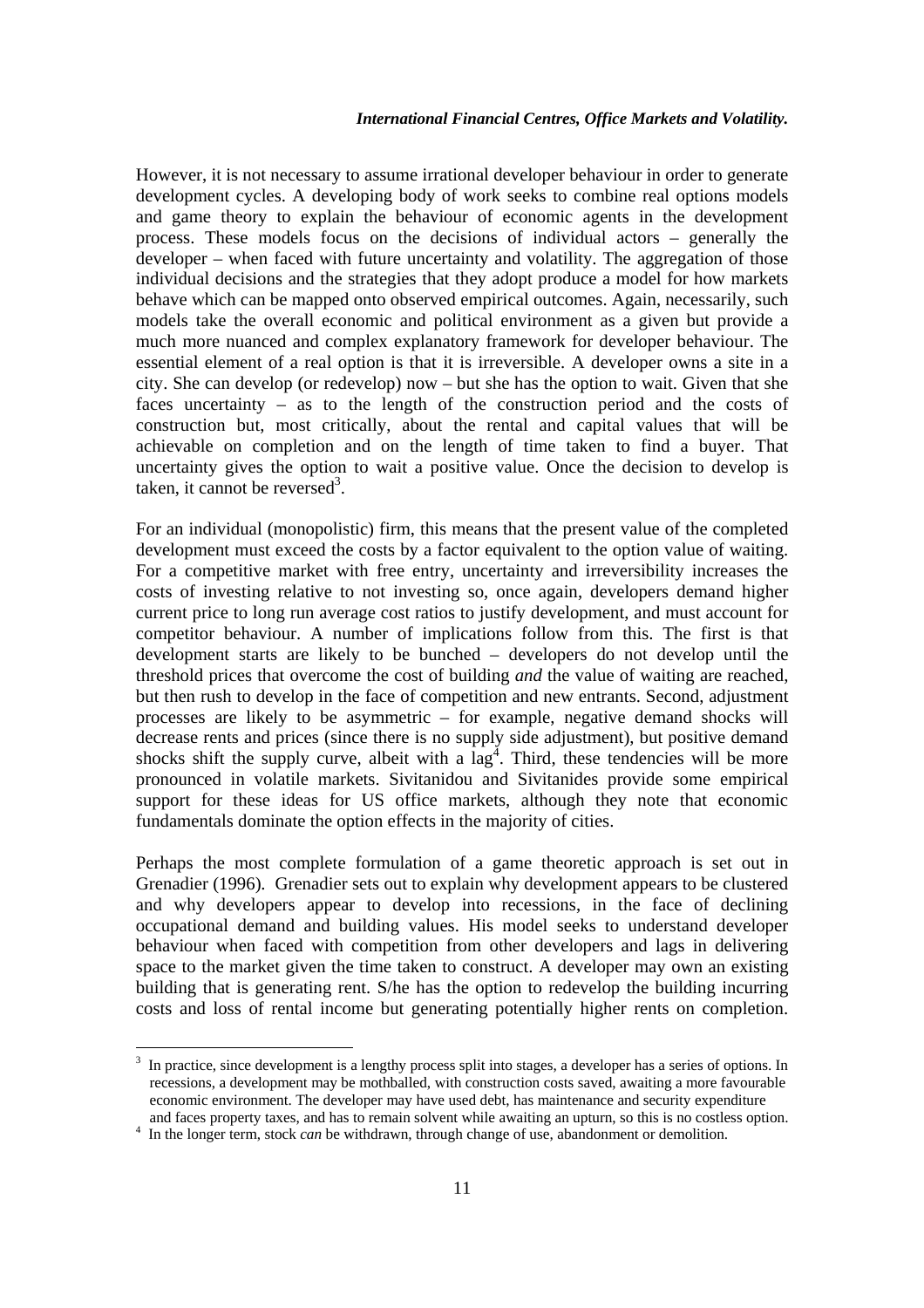Other developers are in a similar position. Developers can observe signals about occupational demand changes, rents, prices and costs. The action of one developer affects the returns of the other. If one commences development and a second waits, then, on completion, the leader captures the higher rents, the follower suffering a loss of rental income or tenants. However, the leader has lost rental income and incurred costs during the development phase. What strategy should the developers follow? Grenadier shows that this depends on the starting conditions in the market, on the volatility of demand and on the time to construct. Development cascades – with developers rushing to develop simultaneously – occur in particular where the volatility of demand is high. The volatility increases the option value of waiting – but once the conditions favour development, all developers race to build. Developers also are prone to build "defensively" when demand signals falter, for fear of being shut out of the market if competitors do build. This helps to explain continued building after rental growth peaks have been reached.

Grenadier's model is theoretical in nature but nonetheless captures many of the features observed in commercial real estate development in developed capitalist economies. In particular, it helps to identify the types of market which will be most prone to development cascades and "over-building" in response to demand signals. Since the model involves exercise of real options, volatility is a key variable – here, volatility of occupational demand over the long run trend growth. Grenadier suggests that demand volatility will be most pronounced in specialised urban markets, where the fundamental demand drivers are common to a high proportion of occupiers. By contrast, diversified markets will be less prone to volatility-induced development cascades, since differences in business cycles, product-life cycles and underlying economic fundamentals will smooth out demand shocks. He also shows where there are long lags between starts and completions, a market is prone to development cascades in falling markets, and that the more entry barriers there are, the greater the risk of overbuilding.

From this, it follows that the CBD office markets of most established international financial centres are likely to be prone to development cascades, to periods of intense building amid more general low activity levels. First, there is strong specialisation of activity in the core market. Office space is occupied by global financial firms and professional business service firms linked to financial activity. Demand for space and ability to pay high rents are, hence, locked into the performance of global financial markets which are both volatile and prone to shocks. Second, the complexities of building in a heavily developed market – problems of site assembly, pre-existing transport and utilities infrastructure, planning issues – are layered onto the demand for large, technologically sophisticated buildings to create long lags between project initiation and completion of development<sup>5</sup>. Finally, high land values, linked to the size of buildings and cost of construction, allied with the need to access debt and equity finance create significant entry barriers for new and smaller firms.

<sup>&</sup>lt;sup>5</sup> Wang & Zhou (2000) suggest that markets with a large existing inventory should be less prone to overbuilding shocks (as new supply may be a smaller percentage of current stock). However, their model (a two stage model, with first an individual development decision and, second, a collusive rent fixing game that can preserve high vacancy rates) again predicts that large offices will be more prone to cyclical overbuilding, even with rational strategic decisions by developers at stage one.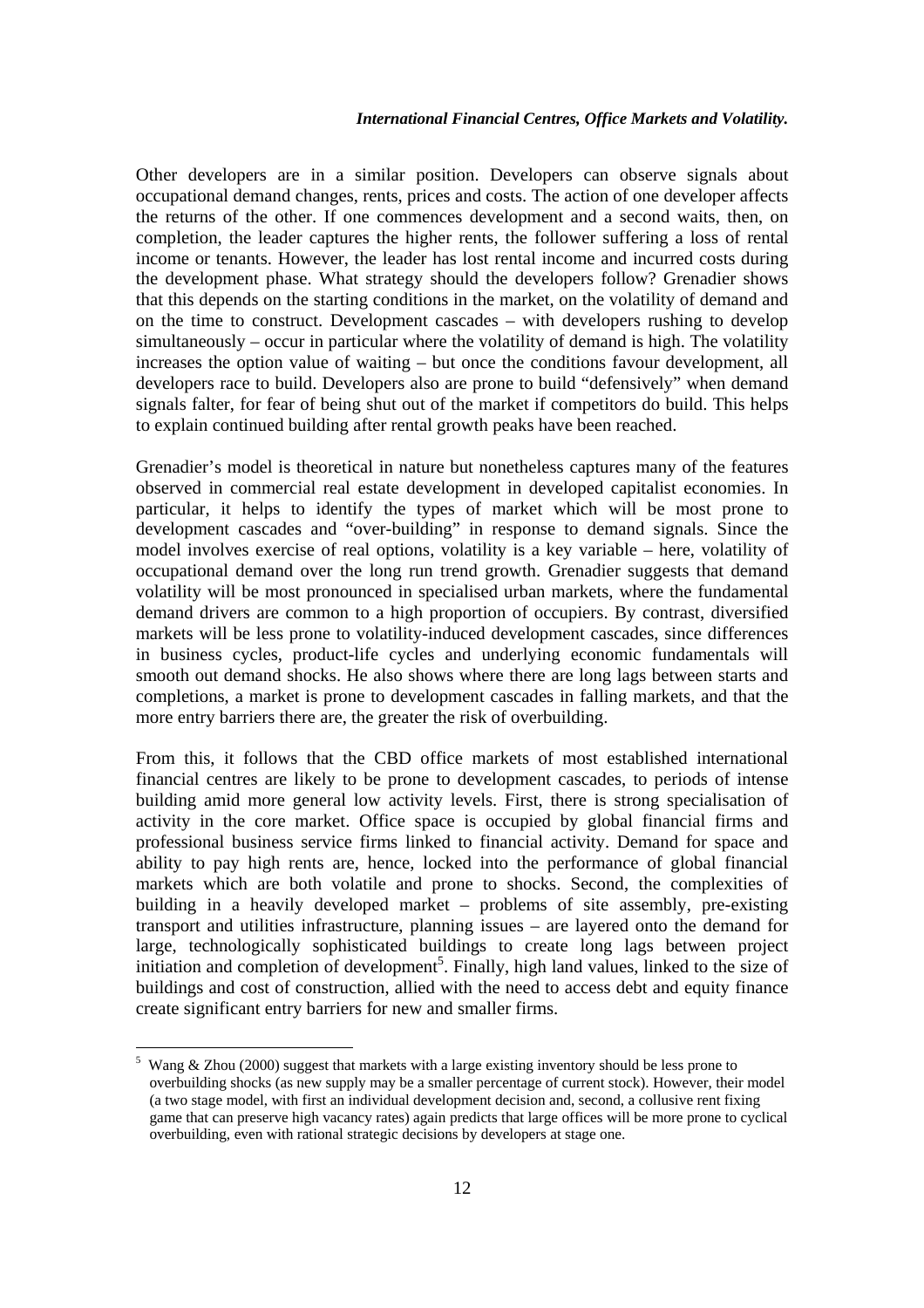Grenadier's model, then, points to the likelihood of pronounced development cycles in IFCs – *with no need for any assumption of irrational behaviour on the part of developers.*  That is not to say that developers do not behave irrationally, nor that the market system produces optimal long run outcomes: just that irrationality is not a necessary condition for the existence of development cycles and that individual strategic behaviour, in aggregate may result in cycles and building booms. Furthermore, as will be argued below, with developer, investor and occupier behaviour intertwined within and across financial centre office markets, potential risk and volatility may become magnified.

#### *4. Ownership, Innovation and Risk*

Despite the volatility that seems to be inherent in IFC office markets, they have been a prime target for real estate investors. Historically, real estate investment has been largely local, domestic, focussed. The large buildings and high price per square metre of Class A office space in the centres of world cities also acted as a barrier, excluding smaller investors. Nonetheless, major city office buildings took a large share of professional and institutional investors' real estate portfolios. Over the last twenty years, a series of innovations have transformed the nature of real estate investment markets and changed the patterns of ownership and exposure to real estate. The main features of this transformation have been the growth of global real estate investment; the development of new property investment vehicles that allow many more investors to gain exposure to commercial real estate as an asset; and the transformation of property debt markets through securitisation. The combination of these three areas of change have potentially profound implications for IFC office markets.

While ownership of non-domestic real estate for strategic reasons is a well-established feature of international markets, global holding of real estate for investment purposes is a comparatively recent phenomenon. As noted in Lizieri & Finlay (1995), advisors began directing clients towards international portfolios only from the mid-1980s, with the early literature dominated by suggested investment in major office markets. Global direct portfolios, though, only really became a standard feature of investment portfolios from the second half of the 1990s. An indication of the extent of global ownership can be seen from the results of the *Who Owns the City?* study of the London office market (Lizieri & Kutsch, 2006). Detailed analysis of a database of London offices reveals the shift in ownership over time. Until the mid-1980s, international ownership remained remarkably stable, at between 10% and 15% - mainly consisting of long established owner-occupying banks The proportion of non-UK ownership began to increase in parallel to financial deregulation across the late 1980s, reaches 25% in the second half of the 1990s and, by the end of the study period exceeds 45%. Within that overall increase, waves of non-UK investment can be seen: notably Japanese investment in the 1980s, German investment in the second half of the 1990s and the significant appearance of "international investment" – acquisition of offices by funds with equity investment from a diverse mix of nationalities and investor types (figure 7).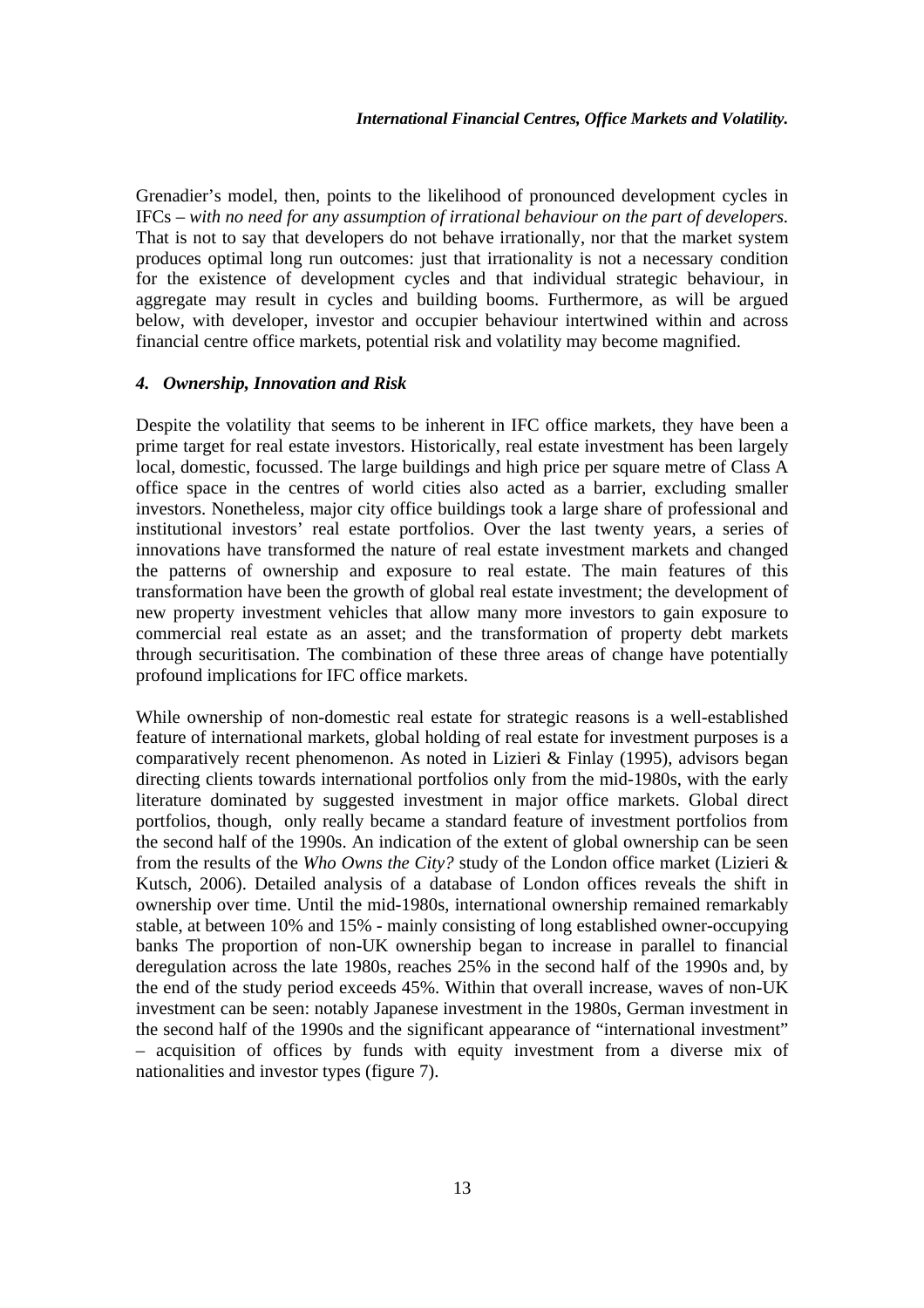It is difficult to obtain comparable figures for other markets but evidence of the increase in global real estate capital flows suggest that London was not unique in experiencing a globalisation in ownership. Property Funds Research's (2008) survey of Global Fund managers reports that, of the 107 funds surveyed (with over  $\in$ Itrillion of property assets under management), 38% had 10% or more of their assets spread across more than one continental region.



Figure 7: International Office Ownership in London

*Source: Lizieri & Kutsch (2006)* 

That growth in international ownership in the City of London has been accompanied by a shift in the nature of ownership (figure 8) as "traditional" landlords – the public sector, endowments, the City livery companies and similar historic owners – have been replaced by more financially oriented investor-owners with more intensive asset management strategies. Between 1975 and 2005, traditional ownership fell from over a third of office space to less than 10% while private equity, other financial and other forms of ownership doubled to over 41%. This understates the extent of the change, since the apparently stable 20-25% share held by property companies masks a shift to a more highly geared, actively managed strategy over the period.

|                         | 1975 | 1980 | 1985 | 1990 | 1995 | 2000 | 2005 |
|-------------------------|------|------|------|------|------|------|------|
| "Traditional"           | 36%  | 33%  | 25%  | 19%  | 15%  | 7%   | 7%   |
| Institutional           | 24%  | 27%  | 37%  | 37%  | 38%  | 34%  | 28%  |
| <b>Property Company</b> | 20%  | 20%  | 15%  | 20%  | 25%  | 26%  | 24%  |
| Private Equity Vehicle  | 0%   | 0%   | 0%   | 0%   | 1%   | 6%   | 14%  |
| <b>Other Financial</b>  | 16%  | 17%  | 19%  | 19%  | 16%  | 22%  | 20%  |
| Other                   | 4%   | 4%   | 4%   | 6%   | 5%   | 5%   | 7%   |

Figure 8. City of London Office Ownership by Organisation

*Source: Lizieri & Kutsch (2006), University of Reading Database*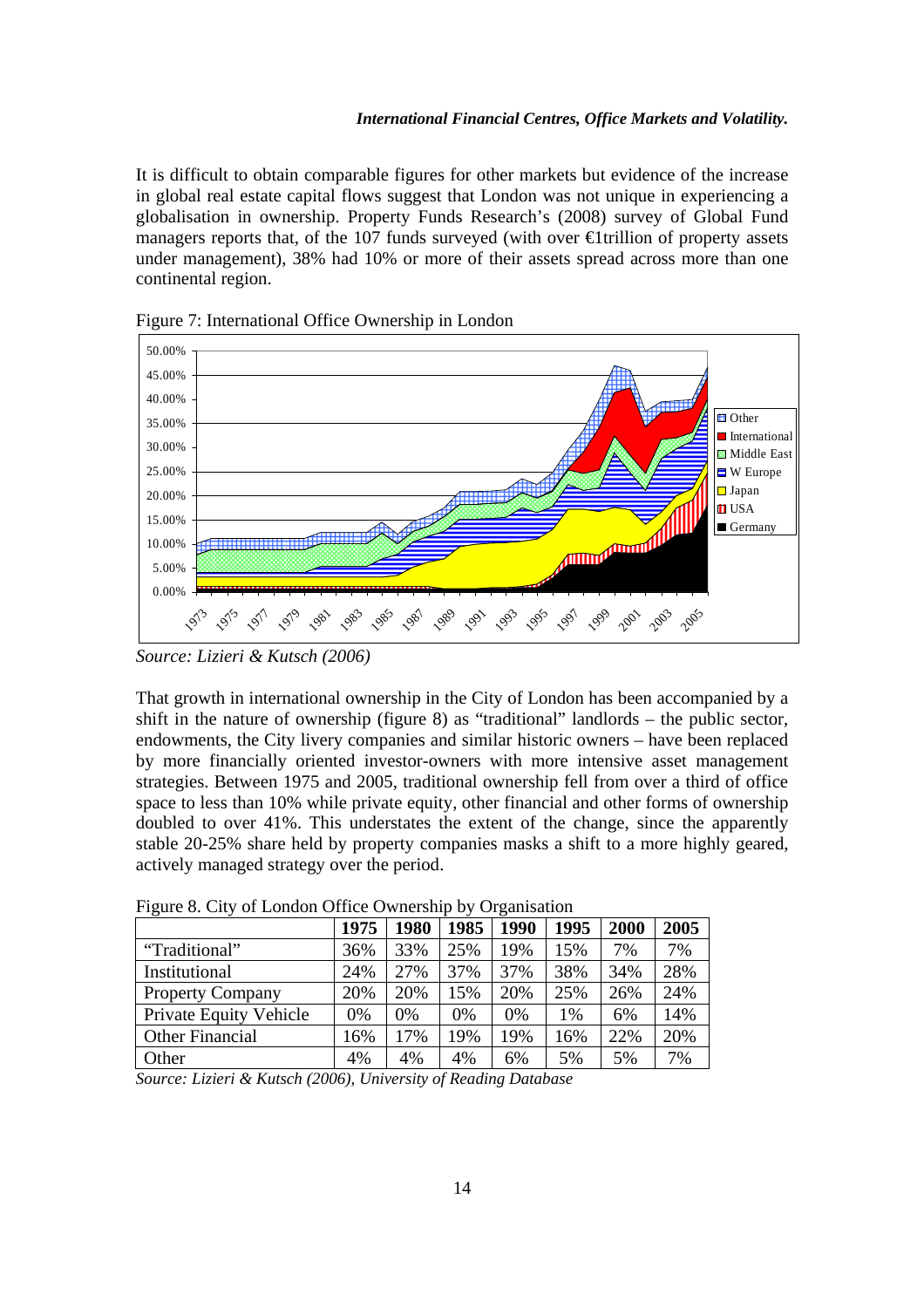The shift in the nature of ownership has been accompanied by a wave of innovations in real estate investment vehicles (for an early review, see Lizieri & Ward, 2004, for more recent analysis, Baum, 2008). In particular, 1995-2005 saw the rapid growth of private real estate equity vehicles, which pooled together equity capital from investors, raised debt and used the capital to acquire real estate assets. The vehicles ranged from relatively simple limited partnership structures used to provide a tax-efficient structure for joint ventures to complex layered corporate structures, often based in tax havens, which allowed many investors to gain exposure to commercial real estate. At the end of 2007, INREV recorded details of 476 private funds in Europe, with a gross asset value of €336billion: despite slowing activity in 2007 in the aftermath of the Credit Crunch, NAV had grown at 14% per annum from 2000. Baum (2008) suggests that the value of unlisted real estate funds in Europe grew at 10% per annum between 1997 and 2007, with explosive, if more recent, growth seen in Asian and emerging markets.

Three factors are significant for an understanding of IFC office markets. First, the existence of private direct real estate vehicles breaks down entry barriers for smaller investors and for international investors who are able to build diversified global direct exposure to real estate – either through individual placements in vehicles or through use of a fund of funds structure. Second, and linked, the growth of private equity investment vehicles effectively fragments the ownership of real estate. Third, most of the vehicles have capital structures containing substantial amounts of debt: particularly those funds with a value-added or opportunity investment style. Expected returns for geared vehicles are higher than the expected returns for the underlying real estate: but that higher return is to compensate for the enhanced volatility brought by leverage. Hence investors gain in rising markets but are more vulnerable to downward shocks, increasing the overall risk of real estate. Furthermore – as clearly demonstrated in the 2007-8 downturn - the liquidity of private vehicles varies considerably over the property cycle. Offsetting this exposure, investors are better able to diversify their property portfolios – both within national boundaries and globally – and, with the range of investment styles and gearing levels available, can fine tune their target risk and return. This does assume, however, that investors are aware of the risks implicit in particular investment vehicle structures.

The rise of private equity real estate investment vehicles has been paralleled by innovation in real estate debt and the growth of real estate debt securitisation. Commercial mortgage backed securitisation emerged in the United States in the late 1980s and in Europe in the second half of the 1990s. Many banks moved from conventional property lending practices to a business model based on an exit via securitisation. Decisions on lending were increasingly driven by the appropriateness of the proposed loan for inclusion in a mortgage pool for securitisation, while apparently enhanced balance sheet liquidity may have led to a relaxation of due diligence standards. Securitisation also created new sources for commercial real estate lending as investment banks established mortgage origination conduits or arranged for clients to by-pass conventional loan structures and raise debt directly in the capital markets. This competition for conventional lenders from new providers, disintermediation and asset backed securitisation may, once again, have eroded due diligence standards as banks were under pressure to maintain market share.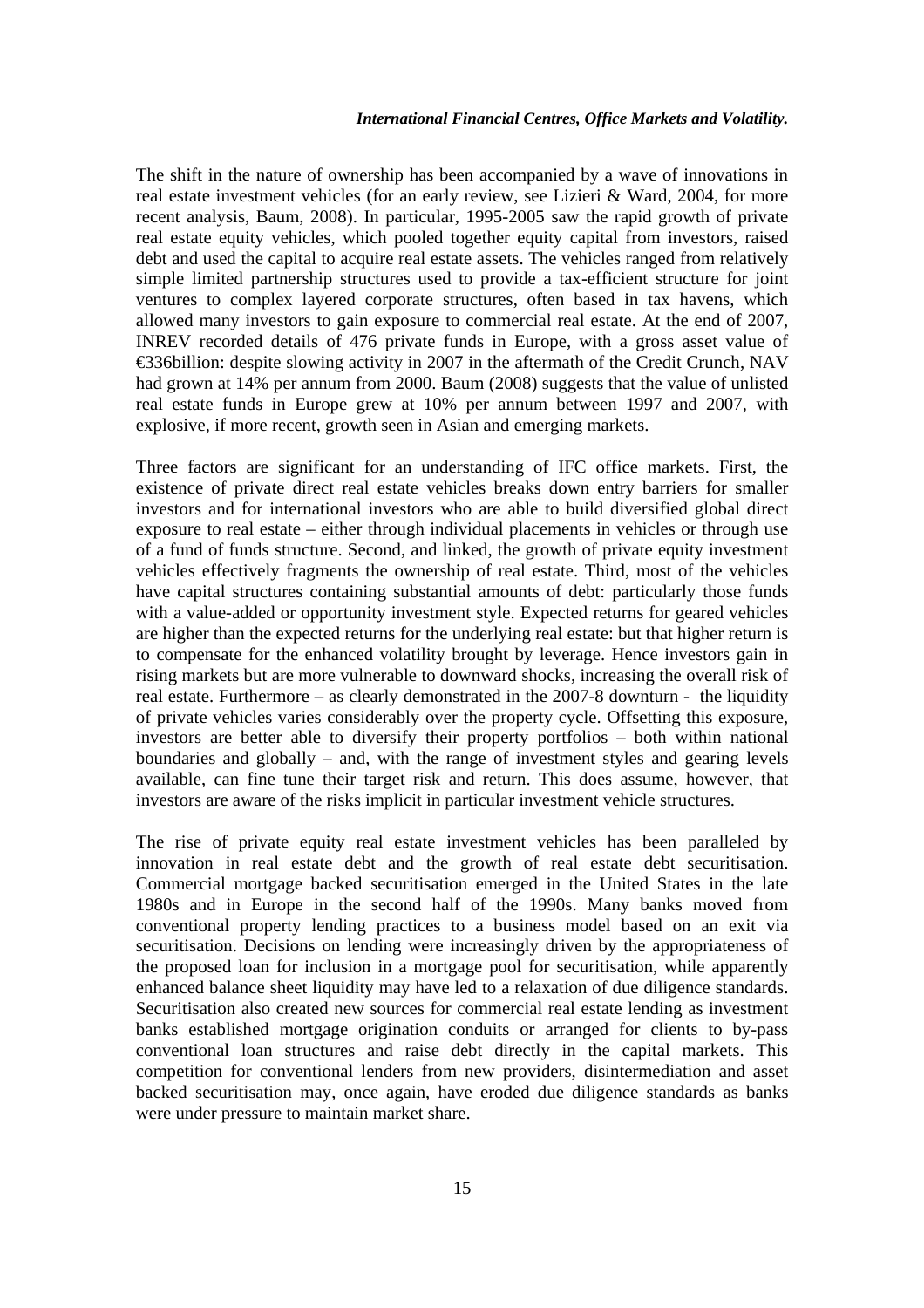As with the growth of property investment funds, debt securitisation spreads the exposure to real estate debt. This has efficiency benefits, allowing greater diversification. The tranche structure allows different investor groups to select lower risk-lower expected return or high risk-high expected return portfolios of securities. But that diversification and spread of exposure links more firms to risk from the underlying real estate and debt markets. CMBS purchasers include institutional investors buying securities for their investment portfolios; banks seeking capital assets to meet solvency requirements and for collateral for operational borrowing; retail bond investment funds; hedge funds and many other financial institutions. Moreover, that ownership is international in nature. This became evident in the aftermath of the US sub-prime mortgage "crisis" and credit crunch starting in 2007, as it quickly became evident that bank and financial firm exposure to US residential mortgages through mortgage backed securities, collateralised debt obligations and structured investment vehicles was widespread and international. Thus an initially localised residential mortgage problem had significant global contagion effects and contributed to the fall in capital values in commercial real estate markets – echoing the 1890 Barings crisis.

Lizieri *et al.* (2000) argue that the distinction between the funding of real estate development, ownership of real estate as an investment and occupational of property has become blurred. They describe an integration of property and financial markets (see figure 9) and argue that this integration can create systemic risk as shocks in one area of the property market are transmitted throughout the system. This can be seen most clearly in IFC office markets. The size and complexity of developments demand complex finance and funding arrangements provided by the major banks, finance houses and institutional investors. Those same financial firms are the *occupiers* of space in IFC office markets, as owners or, more generally, as tenants. Thus rents and capital values are linked to the fortunes of international financial firms and their demand for space. And it is those same firms that invest in the buildings in IFCs – directly by acquisition for their investment portfolios, indirectly through investment in funds acquiring buildings, by holding shares of the major property companies owning the buildings or by investing in the securitised debt products whose underlying cashflow and security is based on the office buildings. Those investments are significant parts of the asset base of the financial firms and act as collateral for their operational activities including property lending. Thus the occupier, supply and investment markets are locked together.

The developments described above increase that lockstep. Globalisation of financial activity has led to increasing functional specialisation in IFCs, with many domestic focused firms squeezed out of the occupier market by international financial service or linked professional service firms. Globalisation of ownership has meant that professional investors based in one IFC typically have exposure to real estate assets in other IFCs. Innovations in real estate investment make it easier to acquire a global real estate portfolio, with capital from a range of investors pooled to acquire prime real estate assets. Greater use of debt in these vehicles, facilitated by debt securitisation and capital market lending, has increased the gearing, and hence implicit volatility, of real estate. Finally, purchase of debt securities by financial firms brings further exposure to real estate risk.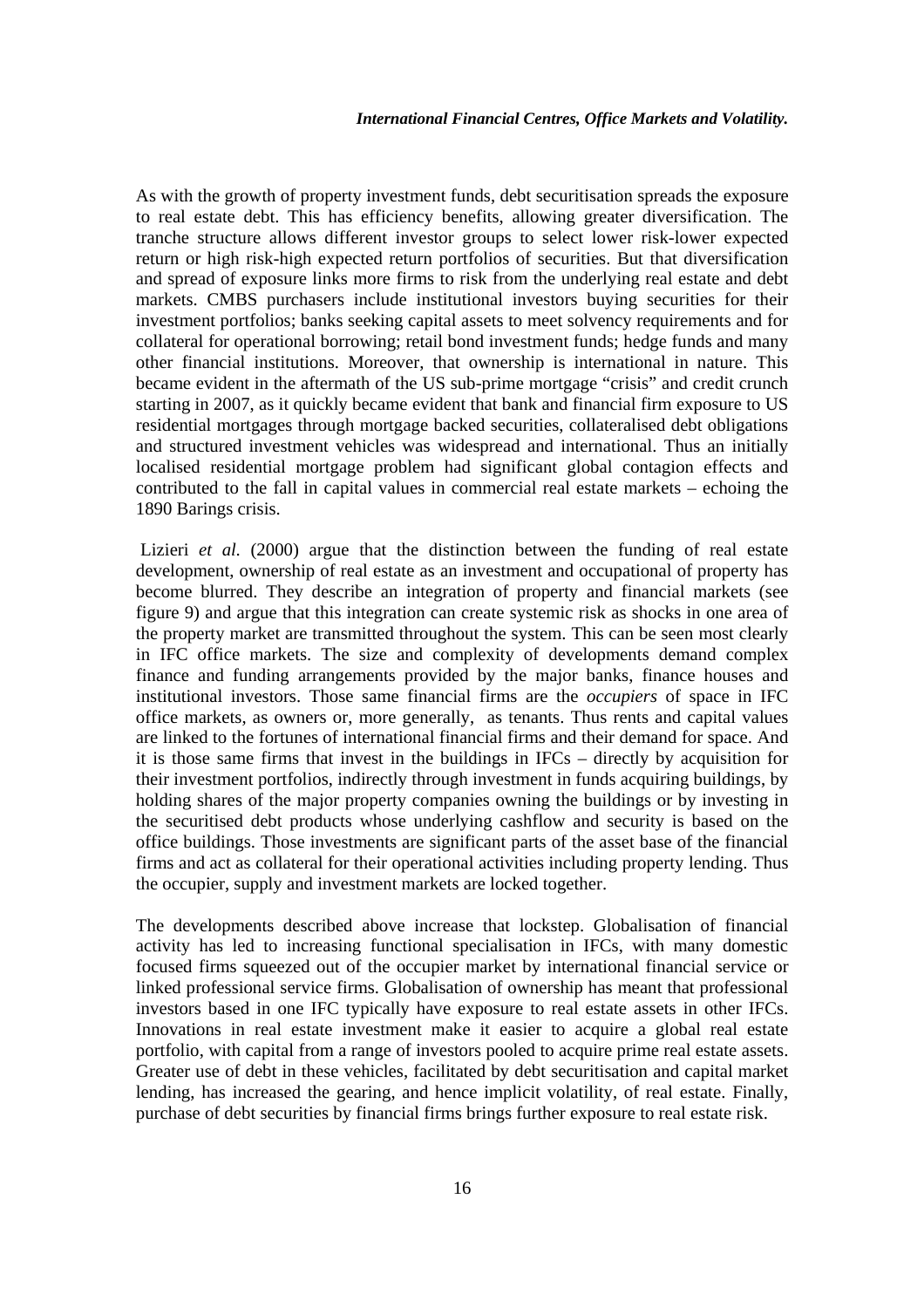

Figure 9: Integrated Property-Finance Market Relationships

This process of lockstep is important in the context of the volatility of global capital markets: it seems likely rental volatility and supply volatility are likely to be high in IFCs relative to other markets. In IFC office markets, demand for space is driven by the employment needs of financial firms, which in turn is driven by the behaviour of international financial markets. Demand shocks are thus likely to occur in a coordinated fashion across the major global financial capitals. The integration of occupational, asset and development markets means that demand shocks (positive or negative) are reinforced. A downturn in global capital markets reduces financial firms' demand for space putting downward pressure on rents. This affects capital values and returns, with implications for the performance of their investment portfolios. Falling rents and capital values and rising vacancy rates put pressure on borrowers, increase the risk of debt instruments and depress the value of debt securities held as an asset and used as collateral. This affects the profitability of financial firms and hence depresses their demand for space. Fainstein cites the implications on demand for space in the New York office market of the 1991 merger of Chemical Bank and Manufacturers Hannover, driven by their exposure to under-performing real estate returns. Eighteen years later, the fall of Bear Stearns, in part through exposure to mortgage backed securities and structured real estate debt products, may have similar implications and there is emerging evidence of financial firms shedding space or putting moves on hold in many financial capitals in the wake of the 2008 credit crunch. The converse applies to positive shocks driven by booming capital markets. Larger firms based in financial centres capture greater market share and seek to expand, placing upward pressure on rents; rising property prices enhance asset values and encourage lending and development, with the additional activity enhancing short term profitability. By implication, this suggests that the amplitude of cyclical fluctuations in international financial centres will be higher and peaks and troughs will be coincident.

*Source: Lizieri et al. (2000).*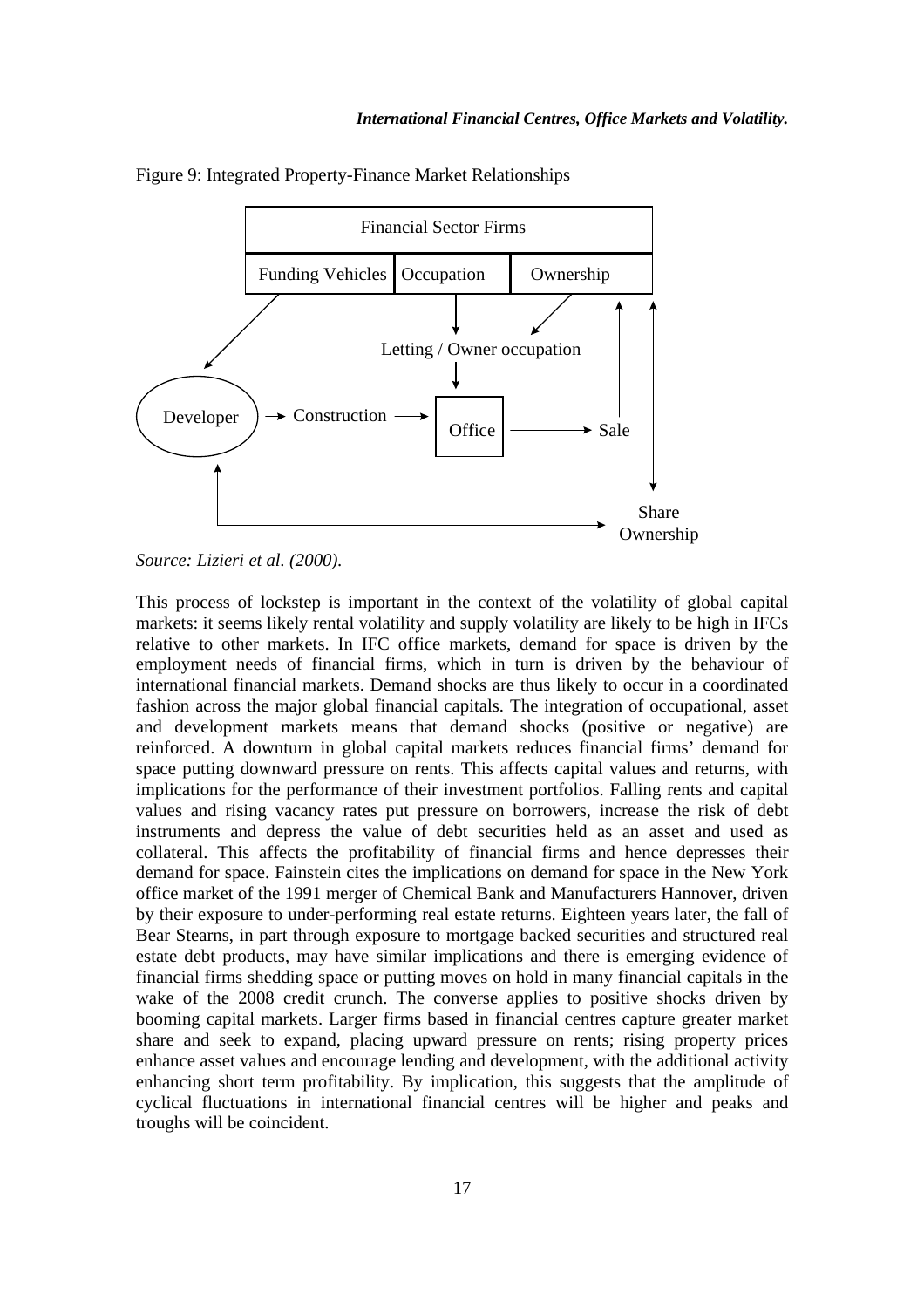#### *5. Some Empirical Evidence*

While the intention of this paper is set out a framework for understanding real estate risk and return in IFC office markets rather than to provide detailed quantitative analysis, this section sets out some preliminary findings that provide a measure of empirical support for the ideas advanced above. The results here are more in the form of stylised facts than formal tests of hypotheses, and are bedevilled by the inevitable difficulty of collecting consistent and comparable international data series at city level, particularly in relation to private real estate markets. They are intended to give broad indications of the types of analyses that might be possible within the context of the model advanced.

Using data provided by JLL and LaSalle Investment Management, change in prime office rental values were calculated for a sample of 32 cities for the period 1990-2007. Rental changes were calculated in domestic currency to avoid the results being influenced by currency movements. The average correlation between all cities in the sample was 0.26; for 11 cities ranked in the top 15 financial centres by Y/Zen, the average correlation was 0.46. There are regional factors at play here (the correlation between US cities is 0.51, between European cities 0.35) but even with the small sample, the difference is significant at the 0.05 level. Of the 55 correlations between the eleven IFC markets, despite the small sample size, 24 are significant at the 5% level and beyond with 33 significant at 10% or beyond. New York has the highest number of significant correlation coefficients: of the non-US cities, the three with the highest average correlation are the "world alpha cities" of London, Paris and Tokyo.

Exploratory data analysis using principal components analysis on 28 of the 32 cities (those with no missing data) confirmed the Goetzmann & Wachter finding of a global real estate factor: the first component extracted explained 38% of the variation in the dataset, with 20 of the 28 cities having loadings of 0.5 or higher, including nine of the eleven high ranked IFCs – the exceptions being Hong Kong and Sydney. In general Asian cities have lower factor loadings than European and North American cities. A varimax rotation of the retained components again confirms a regional pattern, separating the US and the Asian cities more clearly. Focussing just on the eleven high ranking IFCs, the first retained factor from a PCA explains 53% of return variation, with all IFCs loading at 0.62 or higher with the exception, once again, of Hong Kong (0.495) and Sydney (0.375).

An hierarchical cluster analysis of the eleven cities (using squared Euclidean distance metric and Ward's method) again emphasises that, over this short time period, Hong Kong and Sydney are distinct from the other IFCs, with Singapore somewhat separate, too. The other financial centres merge quickly: there is initial regional clustering (particularly for the US cities), but most cities swiftly form a single group. Overall, then, even with a very short dataset, there is evidence of a strong common factor in rental change in major global cities, and in the office markets of International Financial Centres in particular.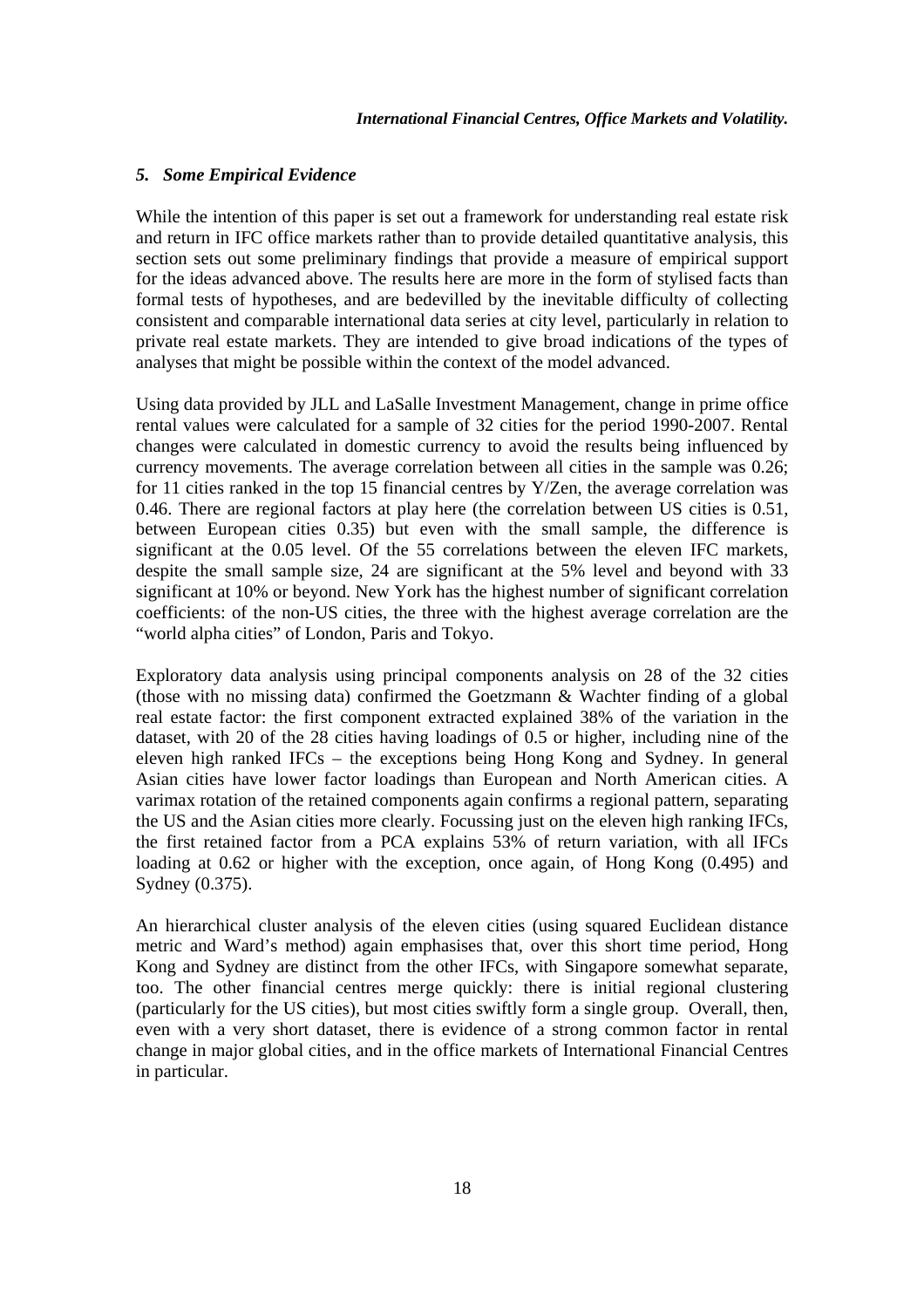The model also suggests that IFCs will be more volatile. The average standard deviation of rental change for the eleven leading IFCs was 21.95%; for the remaining cities, the average standard deviation was 14.86%. Using an unequal sample t-test, the difference between the two means is statistically significant at the 5% level. The higher rental volatility, consistent with the model outlined above, is compensated by a higher mean rental growth (4.8% to 2.2%), a difference which is, as with the risk measure, statistically significant. Simple regression analysis with the standard deviation as the dependent variable shows that 61% of variation in risk is associated with the average growth rate; adding a dummy variable that identifies US cities increases the level explanation to 68%; a dummy variable identifying IFCs further increases the  $\mathbb{R}^2$  to 73%, with the coefficient on the dummy statistically significant at the 5% level. Given the short time series, it is not possible to conduct robustness tests so it is important not to overstress the significance of the results, but it does provide some indication of higher rental volatility in international financial services firms.

Figure 10: Explaining Rental Volatility in Global Cities

|                                                                                                                                                                                                          | $Risk = 0.10 + 2.26$ Mean<br>$(7.25**)$<br>$(6.50**)$                                               |  |  |                         | Adjusted $R^2 = 0.61$ |  |  |
|----------------------------------------------------------------------------------------------------------------------------------------------------------------------------------------------------------|-----------------------------------------------------------------------------------------------------|--|--|-------------------------|-----------------------|--|--|
| $Risk = 0.12 +$                                                                                                                                                                                          | 2.26 Mean - 0.07 US<br>$(8.36^{**})$ $(7.83^{**})$ $(-3.70^{**})$                                   |  |  |                         | Adjusted $R^2 = 0.68$ |  |  |
|                                                                                                                                                                                                          | $Risk = 0.10 + 2.00 \text{ Mean} - 0.07 \text{ US} +$<br>$(7.25^{**})$ $(6.50^{**})$ $(-3.51^{**})$ |  |  | $0.05$ IFC<br>$(2.00*)$ | Adjusted $R^2 = 0.73$ |  |  |
| All estimates OLSQ, Newey-West heteroscedasticity corrected coefficient estimates.<br>** significant at 0.01 and beyond; * significant at 0.05 level<br>Data: annual rental change 1990-2007, 32 cities. |                                                                                                     |  |  |                         |                       |  |  |

Given the lack of robustness of the private real estate data, a more productive line of enquiry might consider the co-movements of economic driver variables. Unfortunately, it is not easy to obtain comparable city level data that measures financial market activity linked to occupational demand. Co-movement of equity markets is a well known phenomenon. Examining low frequency stock market returns for 1990-2006, the correlation between eighteen leading markets was 0.50; for markets located in leading IFCs, this rose to 0.60. However, as noted above, for office demand, what is relevant is where trading activity takes place, making equity performance at best a fuzzy indicator. Examining BIS data for change in the volume of debt issuance over the period 1994- 2007, the mean correlation between all markets surveyed by BIS is 0.19; this rises to 0.37 in markets which contain a leading IFC; to 0.48 if Hong Kong is excluded; and to 0.56 just considering debt issuance in the US, UK, Japan and Germany. Finally, preliminary analysis of growth in financial and business service employment shows a correlation of 0.68 between London and New York in the period 1990-2007, despite opposite growth trends over that period, with the two series apparently cointegrated allowing for the trend. These results do not amount to firm evidence in support of the idea of office market linkage advanced: but they are, at the least, supportive of the predictions of the model.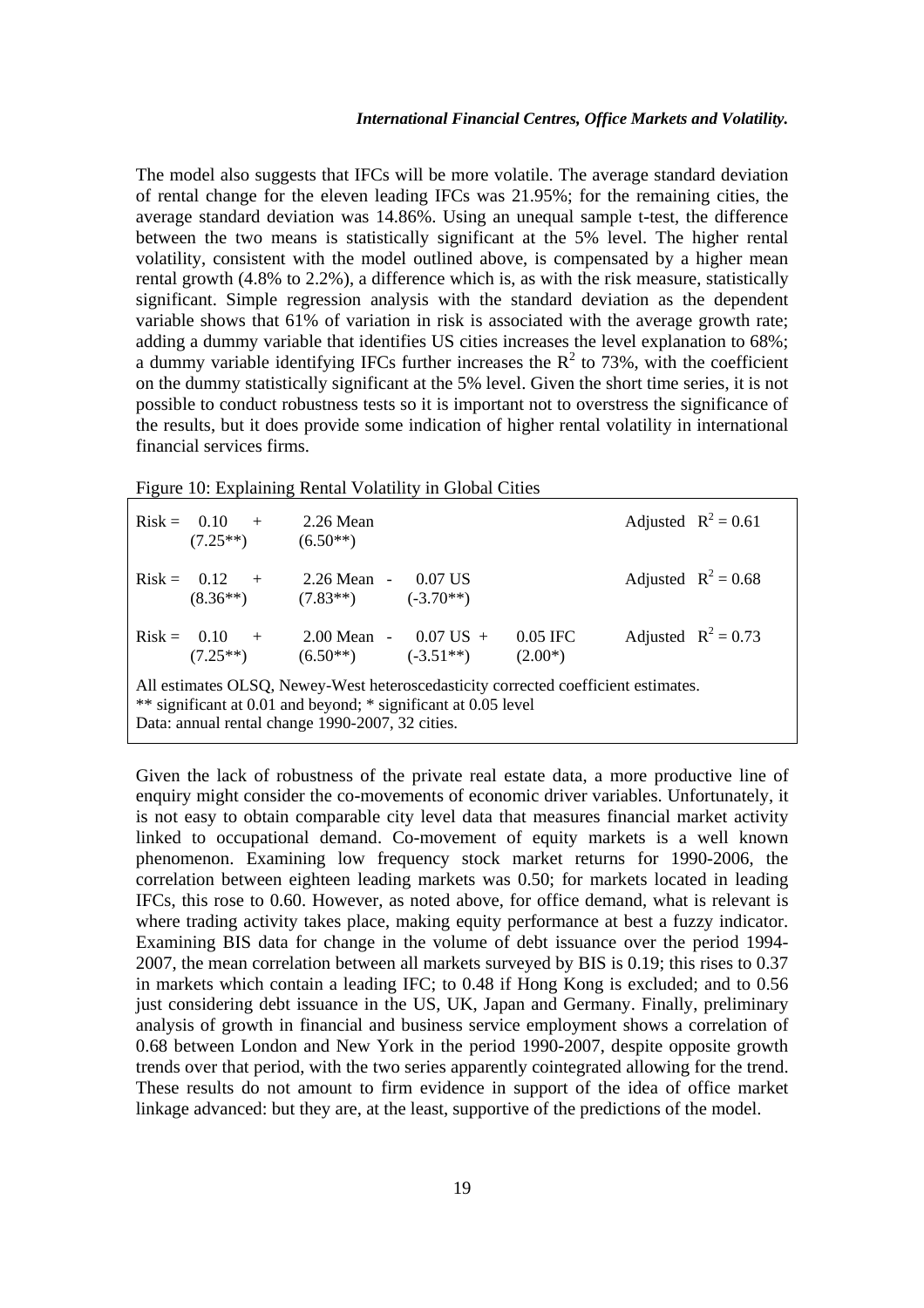#### *6. Summary and Conclusions*

In this paper I have attempted to draw together research on the development of international financial centres and on urban development within global cities with urban economic models of adjustment processes in office markets. Global capital markets have become both more closely integrated and more concentrated as technological developments have linked markets and allowed the largest, most sophisticated financial centres to capture a greater share of trading activity. While this is no new phenomenon, the growing concentration of the leading financial firms in international financial centres, surrounded by supporting professional and business services has had profound implications for the office markets in those cities, both creating a demand for large complex office developments and linking occupational demand with the ebb and flow of global financial markets as domestic-focussed occupiers are increasingly squeezed out of global city centres and as these centres become ever more functionally specialised.

Innovation in the organisation of commercial real estate investment and finance interacts with those broader urban trends. The development of a wide range of property investment vehicles has permitted more financial investors to gain exposure to real estate on a global basis, which both spreads exposure and fragments ownership. An overall increase in the use of debt in real estate investment funds creates additional potential volatility; that growth in debt has, in part, been enabled by developments in real estate lending, notably with the growth of debt securitisation. Investment in these debt securities provides further financial market exposure to the real estate sector and, once again, this is on a global basis, as the ripples and contagion effects from the sub-prime mortgage crisis make evident. In the office markets of international financial centres, the occupational, asset and development markets have become interlocked; global financial firms occupy the office space, provide the funding and finance for the supply of that space, invest directly and indirectly in the buildings in those cities and hold debt securities whose value and risk depend on the underlying fortunes of the real estate market.

Urban economic models based on strategic behaviour of developers, landlords and investors suggest that cyclical fluctuations will be more prevalent in markets where there are entry barriers, where there are long lags between the decision to develop and where demand drivers are undiversified and hence more prone to shocks. All of those factors apply in international financial centres and the interlocking of occupier, asset and development markets provides a feedback mechanism that is likely to increase the amplitude of market fluctuations. Moreover, the global focus of international financial centres means that demand shocks related to economic activity are increasingly likely to be coordinated globally. These implications follow from mainstream economic models of real estate and financial activity and do not require behavioural or critical assumptions. The purpose of this paper is primarily theoretical not empirical. However, results of preliminary analyses are broadly supportive of the conclusions and point the way for further research examining the linked risk and return characteristics of IFC offices.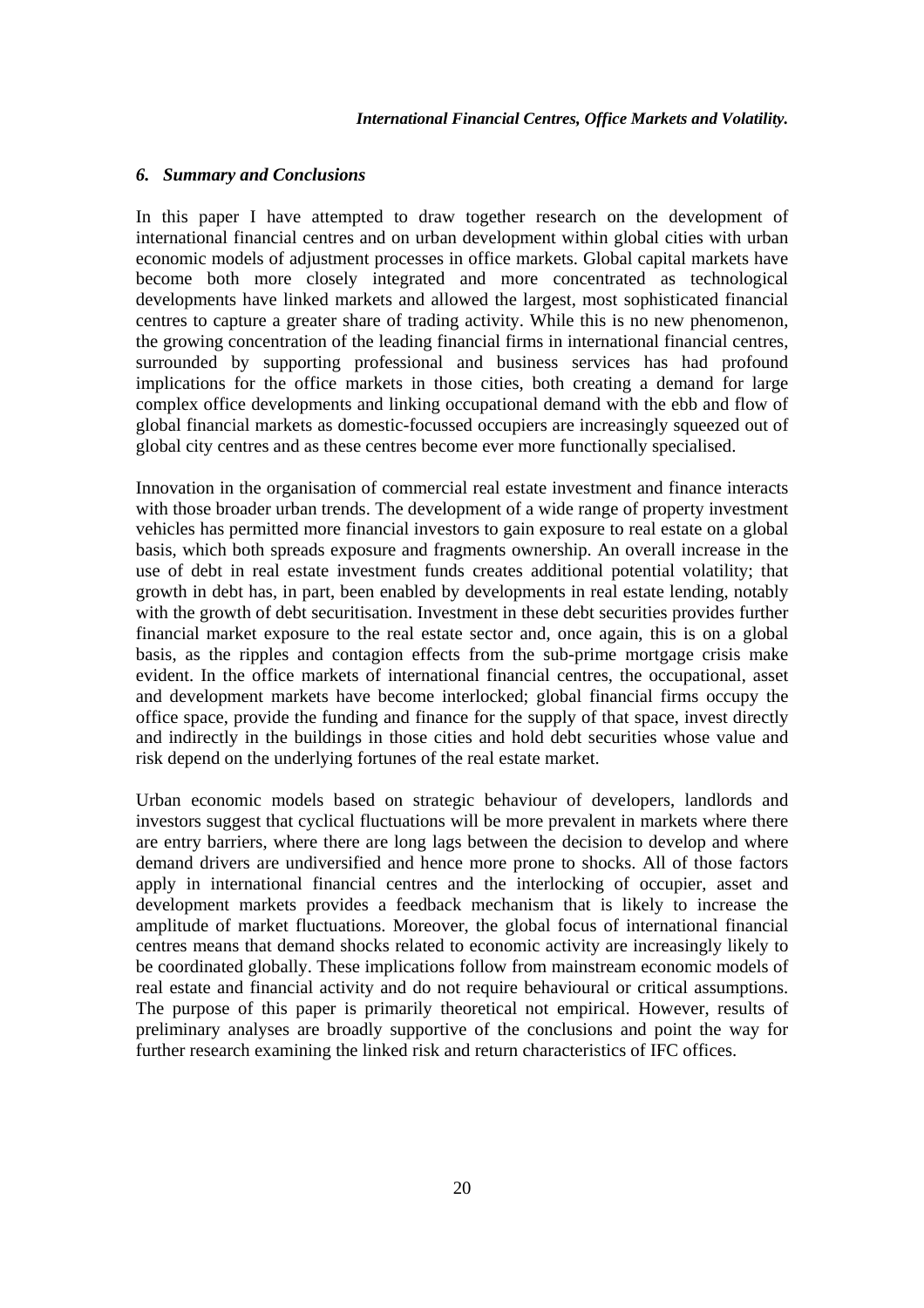### *References*

- ¾ Barras, R. (2005) A Building Cycle Model for an Imperfect World, *Journal of Property Research,* 22(3), 63-96.
- ¾ Baum, A. (2008) The Emergence of Real Estate Funds, in Peterson, A (ed.) *Real Estate Finance: Law, Regulation and Practice*, London, LexisNexis
- ¾ Bond, S, Karolyi, G. and Sanders, A. (2003). "International real estate returns, a multi-factor, multi country approach", *Real Estate Economics,* 31(3), 481-500.
- ¾ Case, B., Goetzmann, W. N. and Rouwenhorst (1999) Global Real Estate Markets Cycles and Fundamentals – Yale International Center for Finance, unpublished working paper.
- ¾ Cassis, Y. (2006) *Capitals of Capital* Cambridge, Cambridge University Press
- ¾ DiPasquale, D. and Wheaton, W. (1992) The Markets for Real Estate Assets and Space: A Conceptual Framework, *Journal of the American Real Estate and Urban Economics Association* 20, 181-197.
- ¾ Eichholtz, P., Huisman, R., Koedijk, K. and Schuin, L. (1998). "Continental factors in international real estate returns", *Real Estate Economics,* 26(3), 493-509.
- ¾ Fainstein, S. (1994) *The City Builders: Property Politics and Planning in New York and London,* Oxford, Blackwells.
- ¾ Friedmann, J. (1986) The World City Hypothesis, *Growth & Change,* 17, 69-83.
- ¾ Ganesan, S., Malter, A. and Rindfleisch, A. (2005) Does Distance Still Matter? Geographic Proximity and New Product Development, *Journal of Marketing* 69(4), 44-60.
- ¾ Grenadier, S.R. (1995) The persistence of real estate cycles, *Journal of Real Estate Finance and Economics*, 10, 95–119.
- ¾ Hendershott, P., Lizieri, C. and Matysiak, G. (1999) The Workings Of The London Office Market, *Real Estate Economics*, 27(2) 365-387
- $\blacktriangleright$  Hendershott, P., MacGregor, B. and Tse, R.Y.C. (2002) Estimation of the rental adjustment process, *Real Estate Economics*, 30(2), 165–83.
- $\triangleright$  Herring, R. and Wachter, S. (1999) Real Estate Booms and Banking Busts: An International Perspective, School Working Paper 99-27. University of PennsylvaniaWharton
- ¾ Hoesli, M. and Lizieri, C. (2007) *Real Estate in the Investment Portfolio,* A report for the Investment Strategy Council of the Ministry of Finance, Norway, pp95.
- ¾ Kindelberger, C. (1974) *The Formation of Financial Centers: A Study of Comparative Economic History,* Princeton Studies in International Finance 36, Princeton University.
- ¾ Leitner, H. (1994) Capital Markets, the Developemnt Industry and Urban Office Market Dynamics: Rethinking Building Cycles, *Environment and Planning A,* 26, 779-802.
- $\triangleright$  Lizieri C., Baum, A. and Scott, P. (2000) Ownership, Occupation and Risk: A View of the City of London Office Market, *Urban Studies*, 37(7) 1109-1129
- ¾ Lizieri, C. and Finlay, L. (1995) International Portfolio Strategies: Problems and Opportunities. *Journal of Property Valuation & Investment* 13(1), 6-21